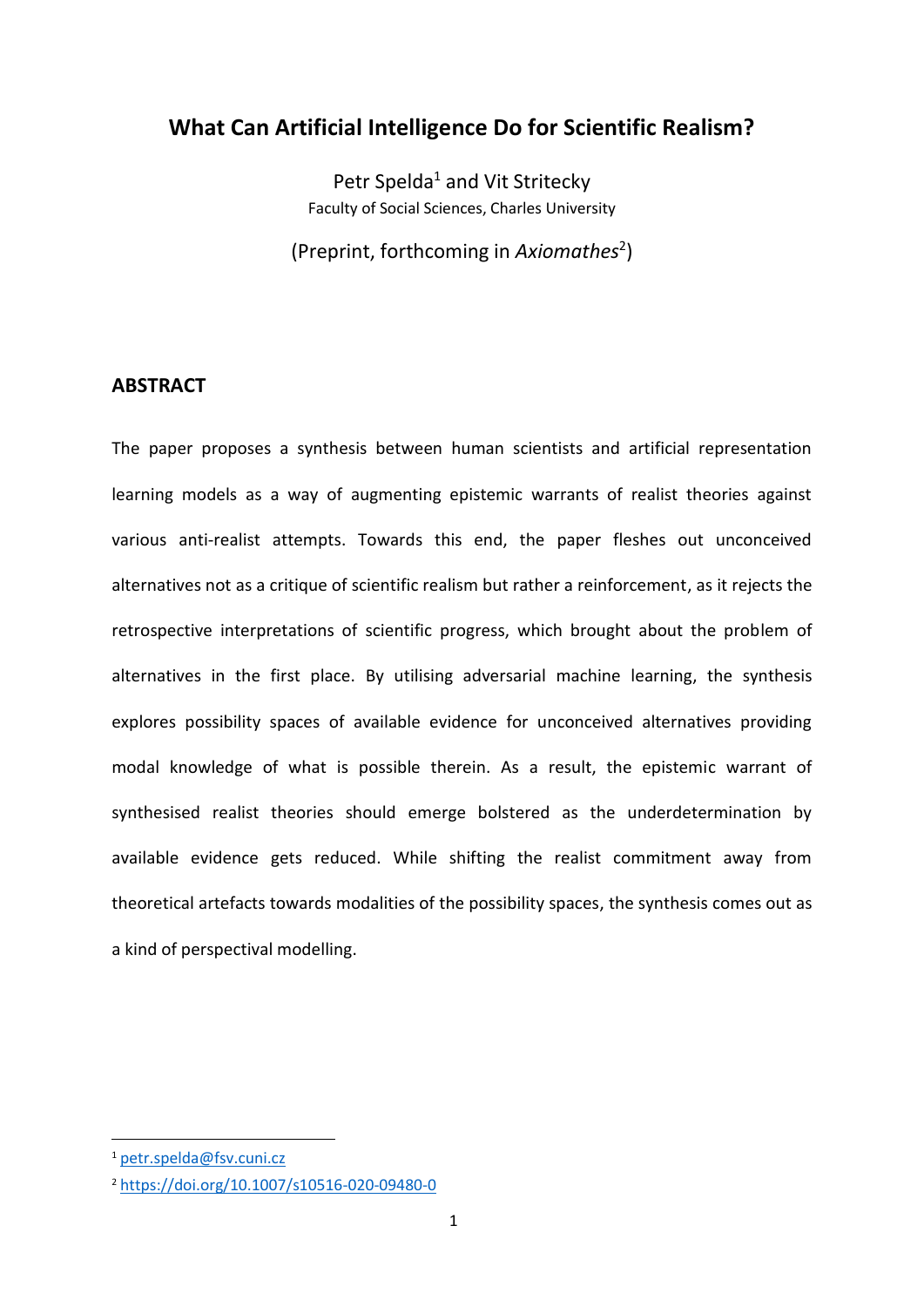#### **1. Introduction**

Perhaps an equally relevant question could run as follows. What can artificial intelligence *do to* scientific realism? Admittedly, this latter one carries a certain adversarial sentiment, or even maybe an intent, to mount yet another attack showing what is wrong with scientific realism in either the epistemological, semantic, or metaphysical dimension (cf. Chakravartty, 2017a). On the contrary, this paper intends to offer an answer to a very tangible argument against scientific realism and turn it, with an assistance of artificial intelligence, into an argument supporting the epistemic warrant of scientific realism. The defence against the counterargument comprising the case of the present paper will not entail vague prospects considering artificial intelligence a universal solution to every conceivable problem. Therefore, the paper proposes an engagement at a level allowing for applications of specific artificial representation learning models towards building a more resilient foundation for the epistemic warrants of realist scientific theories. In this regard, the paper aims at the issue of underdetermination of scientific theories and the related matter of unconceived alternatives together constituting the analysed argument against scientific realism.

In a broader sense, the paper intends to contribute to the debate on computational methods acting as epistemic enhancers that extend the natural inferential abilities of human scientists (cf. Humphreys 2004; 2011; 2020). In his pioneering analysis, Humphreys (2004) showed a way in which we can reason about computational science, emphasising that the hybrid epistemic regime, combining human and machine elements, signals the rise of a new kind of epistemology. A major concern associated with computational methods lies in their epistemic opacity, manifested as representational opacity in the case of machine learning models, challenging their low-level understanding by humans (Humphreys 2020). With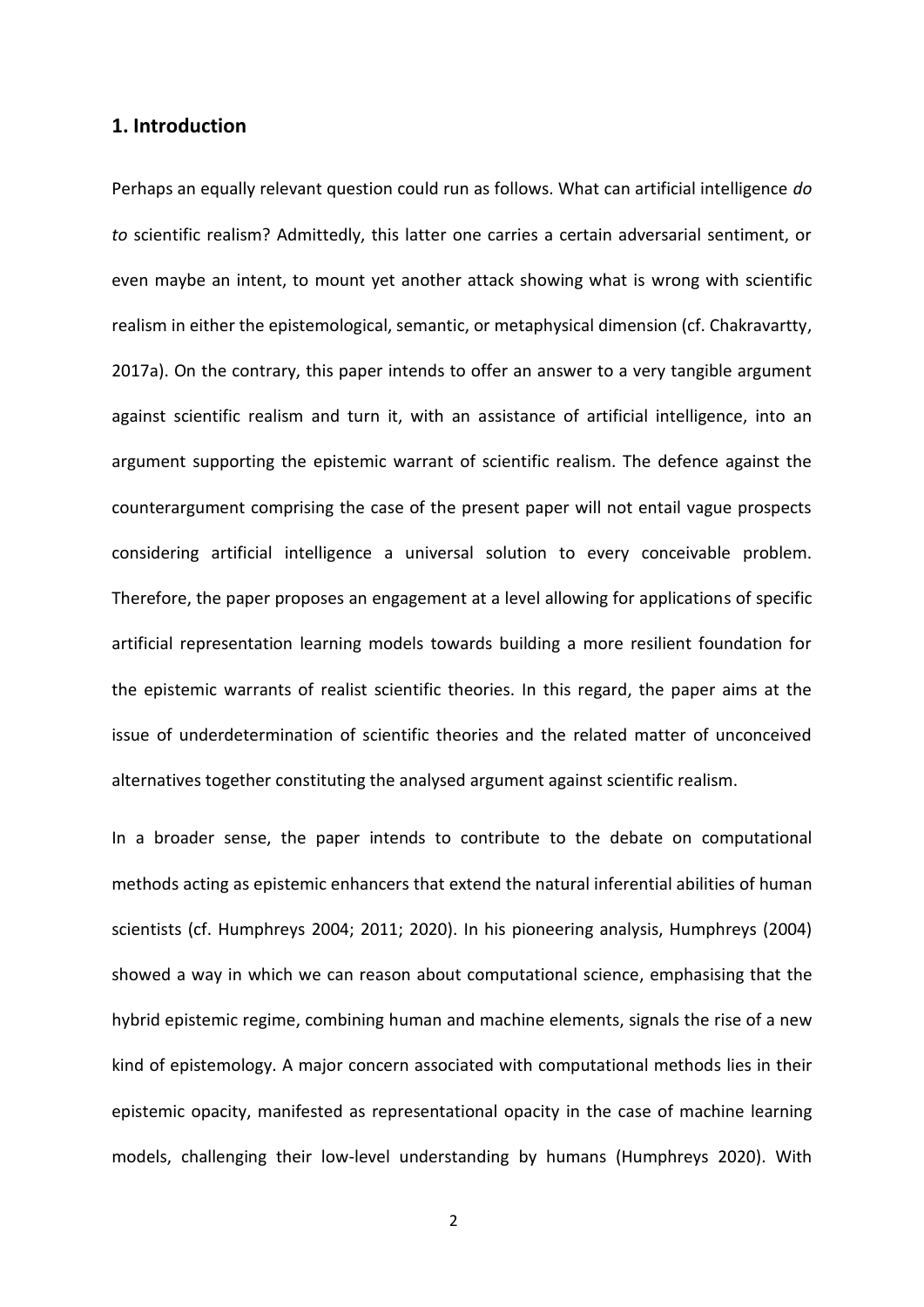growing generalisation capabilities of the state-of-the-art models, this is in no way surprising and does not prevent the hybridisation of science from going forward, as suggested by recent developments in several fields (cf. Radovic et al., 2018; Carleo et al., 2019). Yet the hybrid epistemic regime, synthesising the results of human and machine learning, affords new perspectives on long standing disputes in general philosophy of science, such as the debate between scientific realism and its challengers (e.g. Wray 2018). The paper uses this opportunity to put forward a different view on Stanford's unconceived alternatives, which shows a way of reversing their effects on realist theories by extending human inferential abilities with adversarial machine learning.

Towards this goal, the argument proceeds in the following manner. First, the paper specifies which kinds of underdetermination, and thus of unconceived alternatives, are amenable to the proposed synthesis between human scientists and artificial representation learning models. Second, instead of conceiving unconceived alternatives through retrospective interpretations of the scientific progress, the paper proposes a counterintuitive move, conceiving unconceived alternatives as the results of exploring possibility spaces of available evidence by utilising artificial representation learning. Third, the paper argues that adversarial machine learning produces samples from the left out regions of the possibility spaces thus yielding modal knowledge regarding what is possible therein. Finally, by consulting nascent applications in astrophysics, cosmology, and high energy physics, the paper relates the argument to a recently proposed program of perspectival modelling (Massimi, 2018).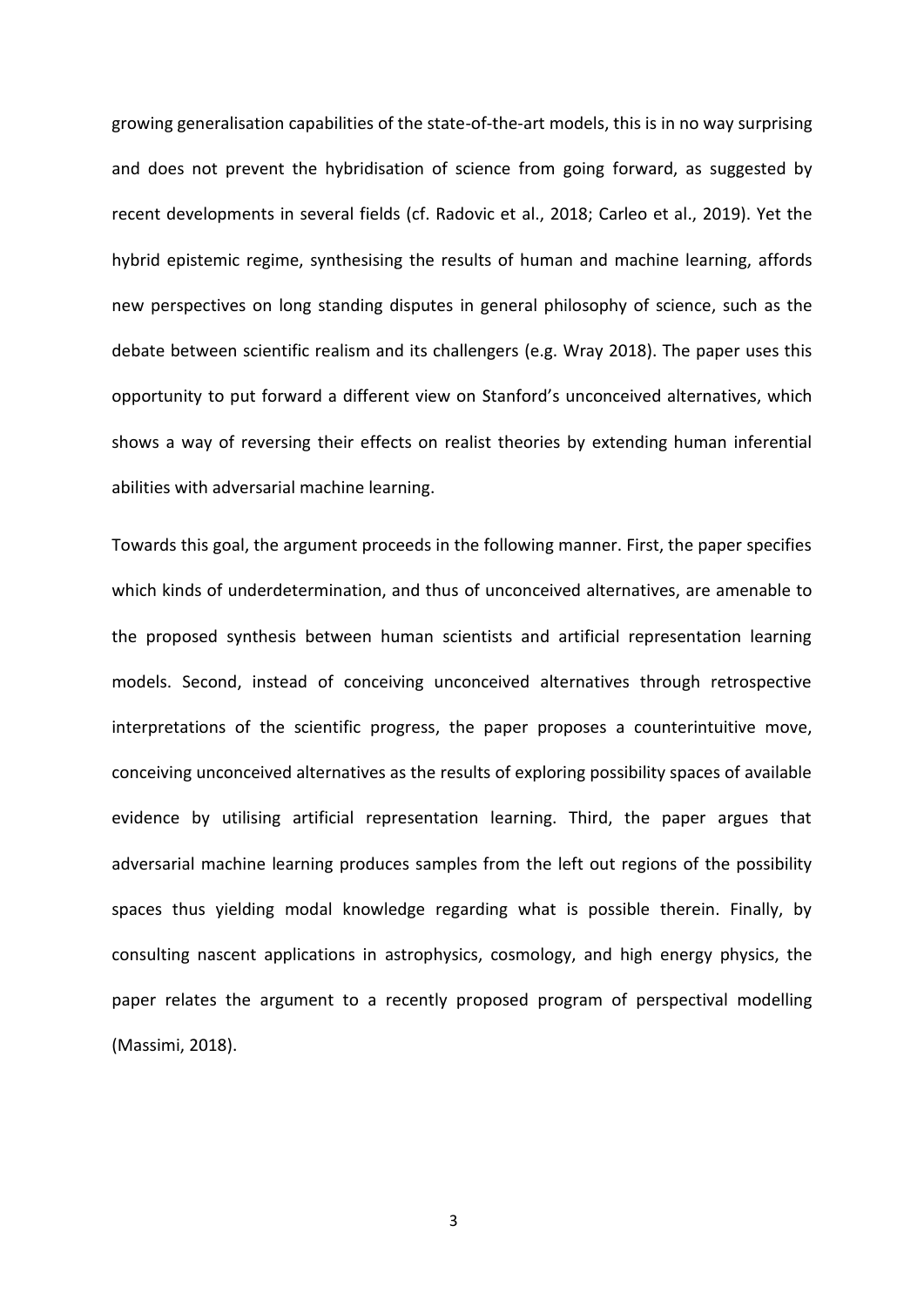### **2. Underdetermination of Scientific Theories and the Problem of**

## **Unconceived Alternatives**

Then, in consequence of the offered introduction, the following narrowing of the subject matter is due. In regard to the phenomenon of underdetermination, we will mostly refrain from any comments concerning its holist version as developed by Quine and later subsumed under the umbrella of the Duhem-Quine thesis (Quine, 1951, pp. 39-43). Since our proposal consists of a practical amendment to the process of theory building, so as to bolster the resulting epistemic warrants, it would still be susceptible to holist underdetermination. The reason for this lies in the nature of the amendment. It is designed to face the underdetermination by evidence bringing about a set of contending theories equally supported by the available observations inputting a process of theory building. Then, in the case of holist underdetermination occurring within the context of the totality of our knowledge, this amendment remains indeed toothless. In selecting among possible revisions of an existing theory facing recalcitrant experience, it won't be able to help because holist underdetermination invites chain re-evaluations of the respective *total* system of beliefs (Quine, 1951, pp. 39-40). It thus goes beyond of what Quine later (1970; 1975) considered to be the case of empirical underdetermination by all possible evidence yielding infinitely many observation conditionals because his argument for the holist case, however naturally related, implies also a prospect of revising the rules comprising the scientific method itself. As Stanford (2017) defends this position against attempts to constrain its pertinence (cf. Laudan, 1990), he argues that the possibility of revision applies not only to ampliative rules of the scientific method but to deductive principles as well. Although this radical version of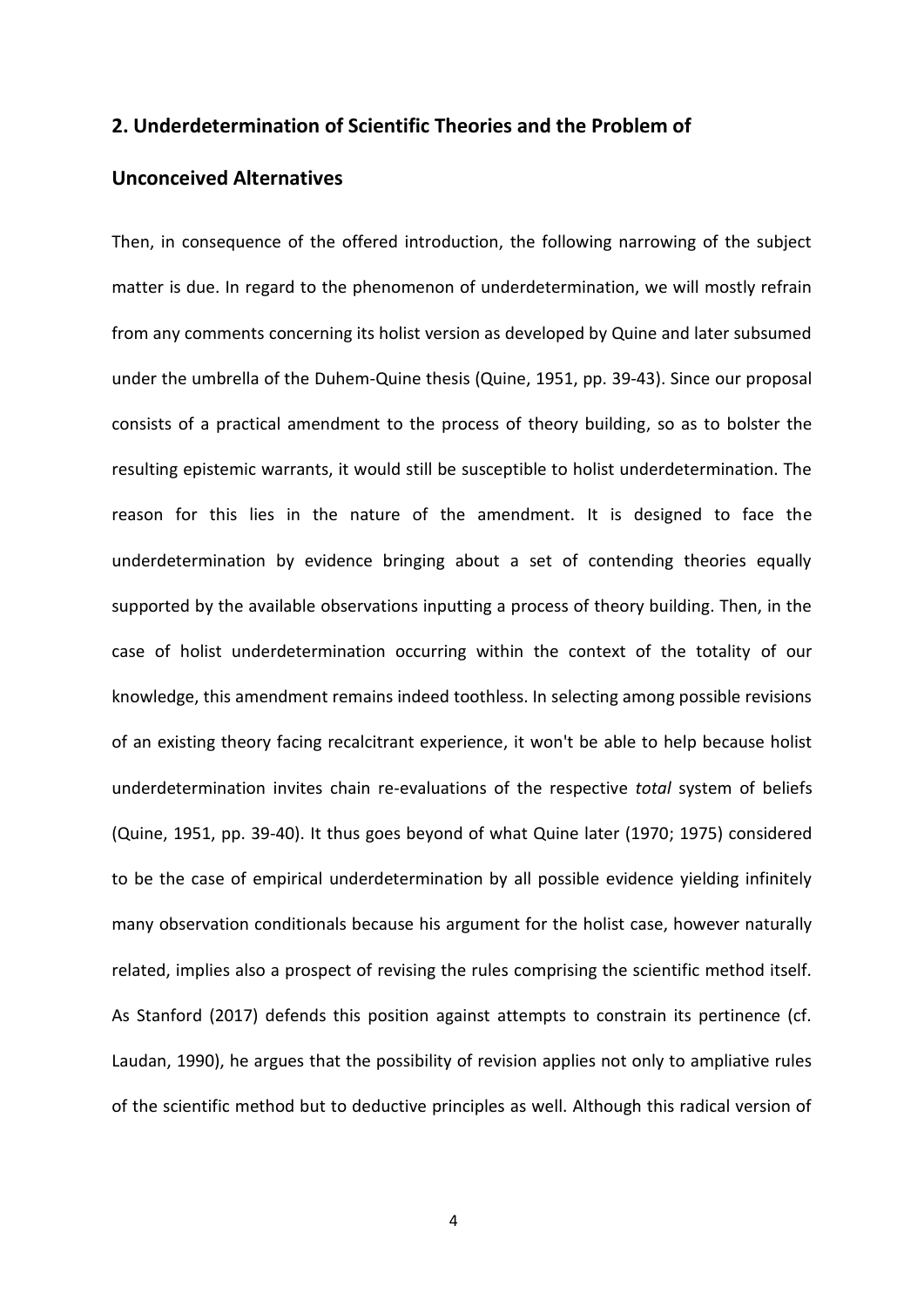holist underdetermination remains contentious and outside of the amendment's scope, we will use its properties to further delineate the make-up of our proposal.

The core of the proposal consists in revising the ampliative rules of the scientific method in order to address the case of underdetermination by available evidence. The amendment is not intended to resolve the case of empirical equivalents; that is distinct theories with identical empirical consequences (either arising by the natural progress of the scientific endeavour, as in van Fraassen, 1980, or constructed artificially with the intention to show invariability in finding the equivalents as in Kukla, 1996). Our proposal aims at an arguably more severe case. It comprises the theories which, while integrating all the available evidence, predict different yet to be observed phenomena. We consider this latter case more serious because it affects not only scientific realism but also the supposed solution of the equivalents stalemate in terms of empirical adequacy proposed by constructive empiricism (van Fraassen, 1980, pp. 11-12). From this perspective, a theory remains safe as long as we know the alternative accounts beforehand or know the future theories would be exclusively empirical equivalents. Only then one can, based on some voluntary epistemic attitude, attribute empirical adequacy accordingly. This clarity begins to deteriorate if we concede that there is a pool of yet to be conceived theories whose nature as well as volume is presently unknown, however, congruent with the available evidence (cf. Stanford, 2006). As Stanford suggests, the progression of science should be thus considered a history of displacement of the status quo theories by unconceived alternatives equally well confirmed by the then available evidence (ibid.). By offering a historical account of the displacement, the argument is construed as recurrent, supposedly affecting the present as well the future of the scientific endeavour (Stanford, 2006, pp. 17-18). The epistemic warrant of a theory,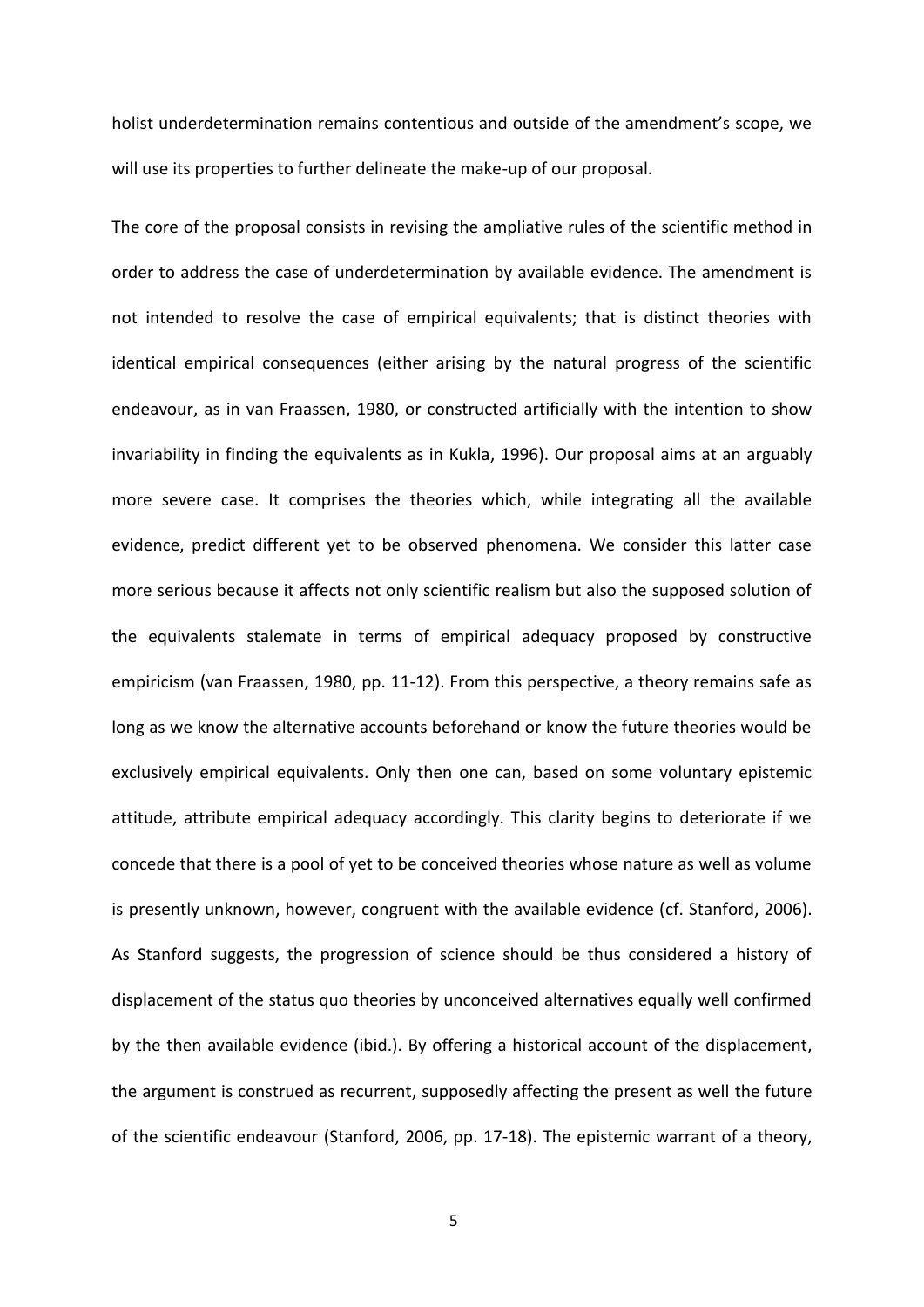regardless of whether aiming at truth or empirical adequacy, then shifts to a mere instrumentality of achieving some practical predictive goals (cf. Stanford, 2006, pp. 24-25).

Not unlike the previous attempts, this anti-realist position gains its viability by interpreting the past of the scientific endeavour, which permits it to make assertions about the future. It thus lends itself to direct counterarguments building on the deficiencies of the selected interpretation (for Stanford's New Induction f.e. Saatsi, 2015; Mizrahi, 2016; Mizrahi, 2017). Various claims about selectivity and/or overreaching of the interpretation then lead to a conclusion that the unconceived alternatives do not affect the scientific endeavour indiscriminately (f.e. Magnus, 2010 for an argument about the limited impact of unconceived alternatives due to the equally limited use of the affected eliminative inferences in theory building). Realists responded by reconsidering the epistemic attitude towards unobservables that would enable a more discerning selectivity or minimalism in their commitments (Chakravartty, 2017b; Saatsi, 2015 respectively). Such a shift in the program's core should better delineate the epistemic warrant of realist theories making the program less of a catch-all strawman for the rivals to wield freely. Stratifying the commitment to unobservables according to some rule (f.e. principled continuity in terms of causally efficacious properties as in Chakravartty, 2008 or Egg, 2014) should then safeguard realism against the unconceived alternatives. As some minimal core of a theory, to which realists ascribe the highest degree of belief, latches onto the reality firmly enough, even the unconceived alternatives falsifying most of the landscape would leave the core and scientific realism itself unshaken (cf. Chakravartty, 2008; Saatsi, 2015).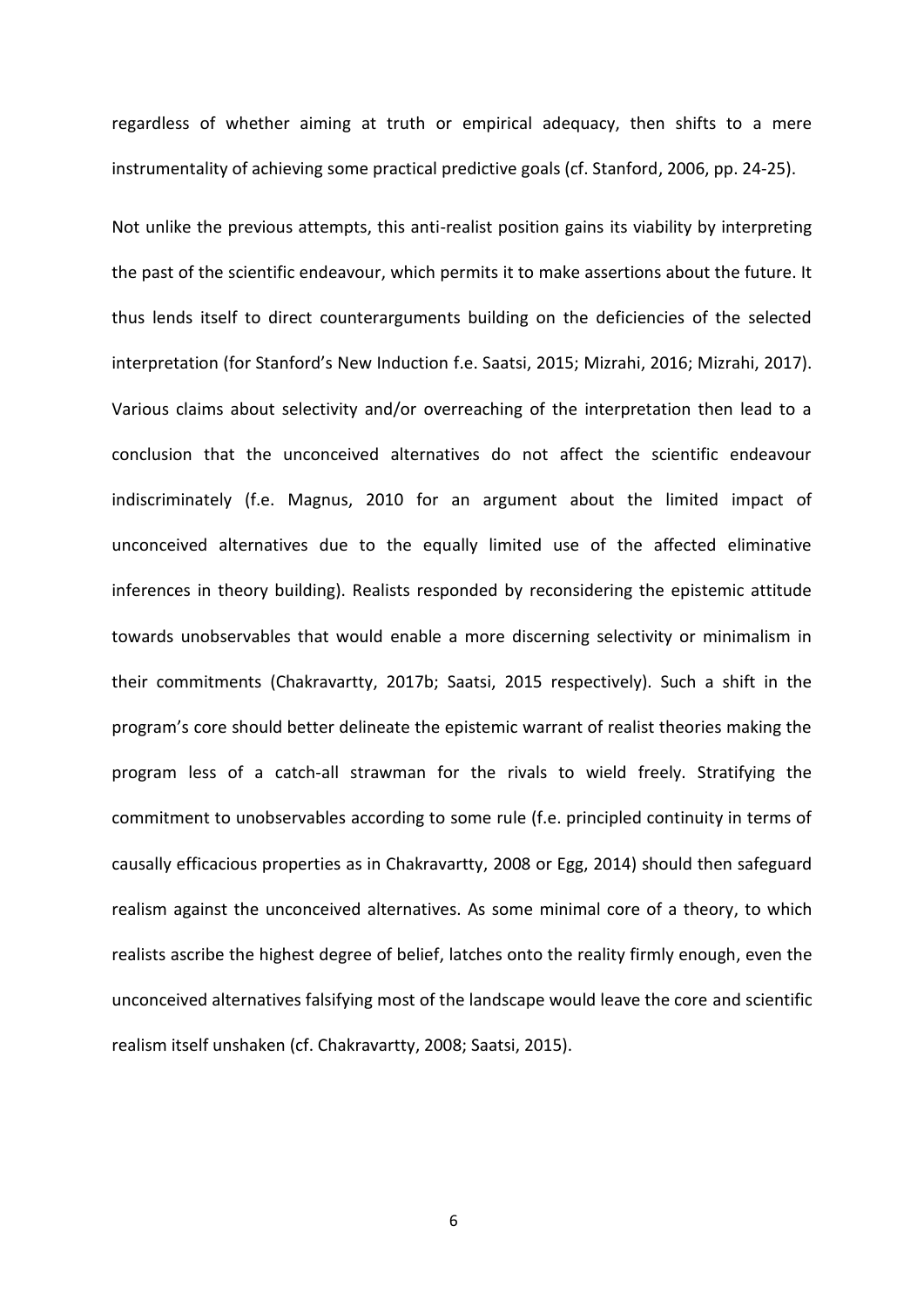#### **3. Reversing the Dynamics: Probing the Unconceived**

In sum, with respect to unconceived alternatives a realist can assume that "*What you don't know can't hurt you; what matters is how we assess what we think we know now*" (Chakravartty, 2008, pp. 157-158). The suggested solution towards the content of even our best theories consists in a selective commitment superseding the indefensible global position (Chakravartty, 2017b, p. 3391). Facing the challenge of unconceived alternatives, the adoption of this strategy, however prudent, represents a retreat. By this we don't mean one clearing out the field for anti-realist claiming because the selectivity in commitment opens a way for peaceful cohabitations. The retreat lies in the assessment of what realists assume they don't know, or more precisely of what they are unsure of to the point of withdrawing the commitment to it. Swapping the global position for many selective ones, while dismissing unconceived alternatives, narrows the resulting theories' epistemic warrants. As the present and future theories should share an approximately true core, scientific realism prescribes parsimony in theoretical commitments, which translates into narrowing of the epistemic warrants. Such a discerning establishes the continuous predictive success of science and the 'No Miracles Argument' as its explanation in terms of scientific realism itself (cf. Putnam, 1975, p. 73). However, if a theory should latch onto the reality firmly enough, maintaining a steady predictive success, it has to be unique in the sense that the appearance of unconceived alternatives remains improbable, or even better impossible. Leaving the global position for selective commitments represents one way of delivering such uniqueness. Adopting this strategy introduces a subtle tension to the theory building process. Discerning a genuine parsimony in commitment is necessary for securing the theory's steady predictive success. Following this strategy further, an additional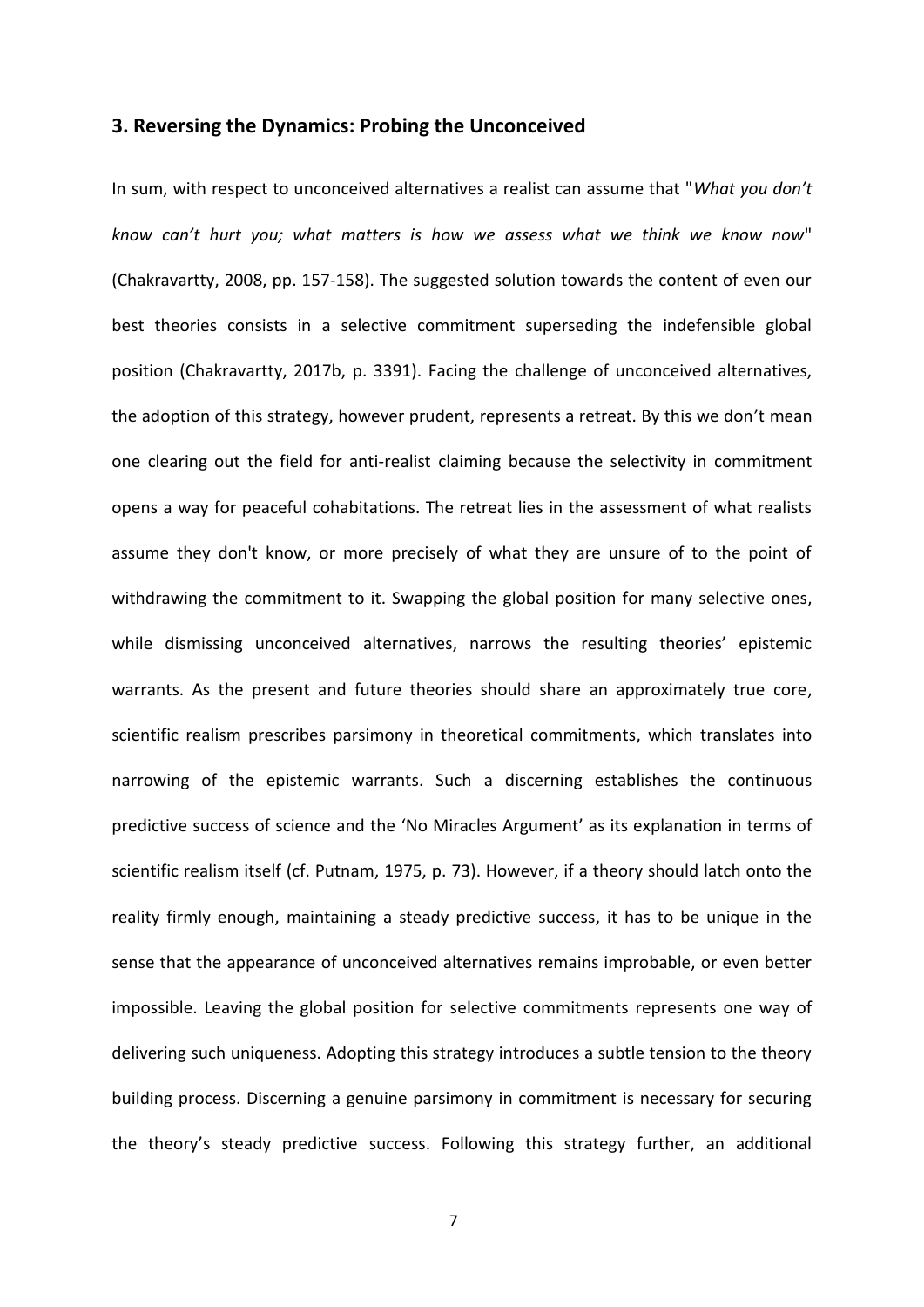selectivity in commitment in order to avoid unconceived alternatives could place the theory uncomfortably close to the edge of *artificial parsimony*. As long as uniqueness and the steady predictive success remain tied together without assessing the underdetermination by unconceived alternatives, the tension could push the theories towards artificial parsimony skewing the resulting epistemic warrants. Without a way to assess theories' exposure to the underdetermination by unconceived alternatives, the narrowing of the commitments becomes a rational strategy of theory building. The risk of artificial parsimony could then enter the picture permanently. One way such an outcome might actualise is if the 'No Miracles Argument' in terms of scientific realism remains the supposed cause of the predictive success of science without considering a framework assessing its exposure to unconceived alternatives (cf. Dawid, 2013, pp. 172-173).

Pointing out the risk of artificial parsimony is only a part of the picture, as a strong counterargument will always entail the fall-back to a sort of causal realism (cf. Psillos, 1999, Chapter 12; Egg, 2014), justifying the selectivity possibly approaching artificial parsimony. There is, however, also the second part because, as Stanford observes, the failure to conceive alternatives concerns the theory building processes as enacted by human scientists (2006). Admitting this observation suggests that any case of underdetermination by unconceived alternatives emerges within some framework of ampliative rules comprising a particular model of the scientific method (cf. Dawid, 2013, p. 60). It might be further argued that any set of ampliative rules represents a systemic elaboration of human cognitive defaults. Considering this situation from the anthropocentric perspective, there are at any given time alternatives which cannot be conceived due to the underdetermination of scientific method by human cognitive defaults. If it was the case that we had no way of weakening the influence of our cognitive defaults on the 'ladder' of underdetermination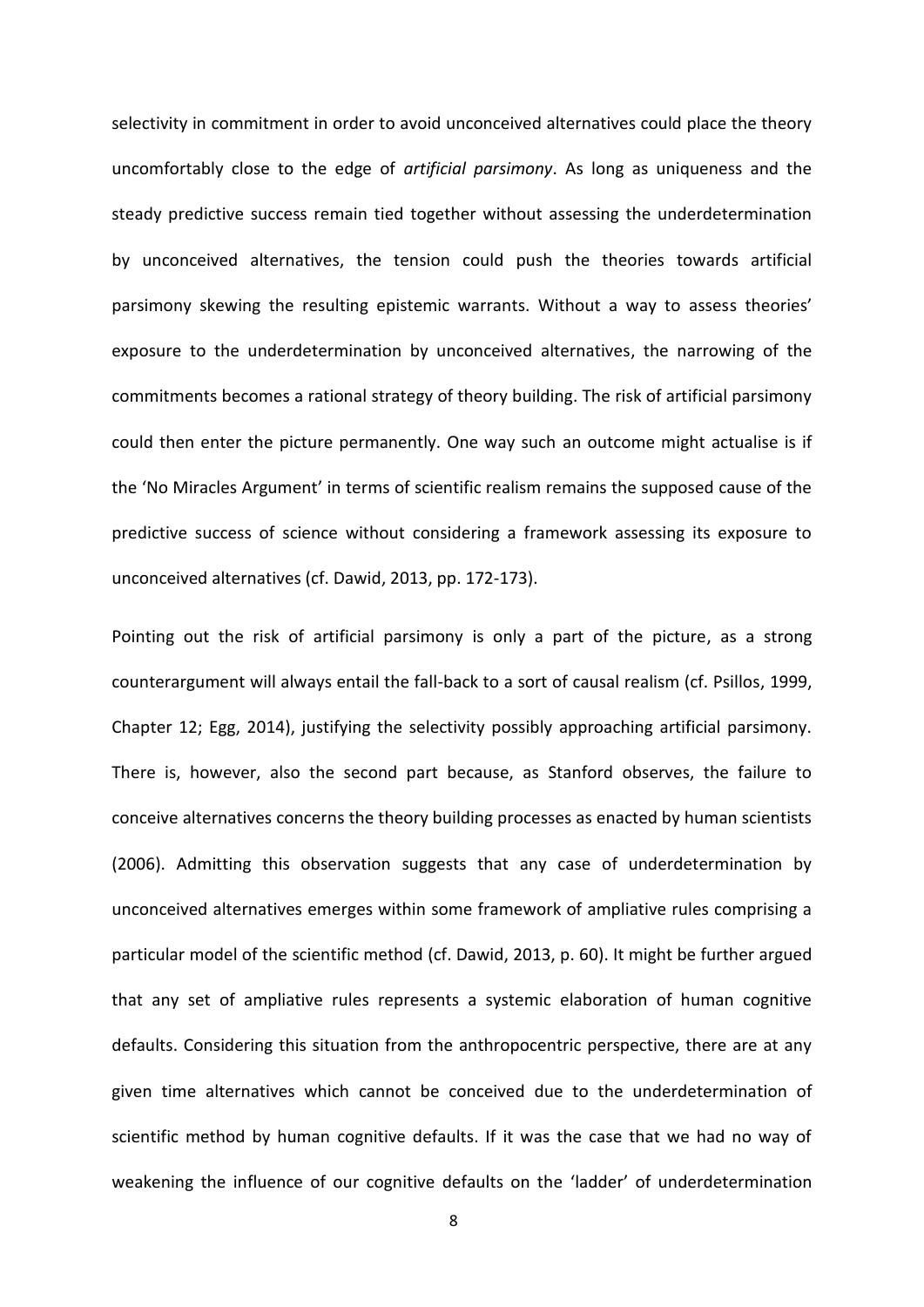(from ampliative rules to unconceived alternatives), then selectivity in theoretical commitments would prevail as the only meaningful strategy. However, assuming the feasibility of a generative process which, while learning the available evidence, could *produce phenomena unconceived within anthropocentric frameworks,* an opportunity would emerge permitting to probe the possibility spaces. Stemming from other than human cognitive defaults, such a process would have a potential to reverse the impact of unconceived alternatives on the realist theory building enterprise. Instead of being pushed into selectivity by the past flaws of exploring the possibility spaces, an expansion or a further selectivity in commitment would become a deliberate choice informed by the ability to search for the unconceived phenomena at the theory forming stage. Unconceived alternatives, in the anthropocentric sense inaccessible due to human cognitive defaults, would be made scrutable depending on the type of applied alternatives generating processes. By consulting the produced alternative phenomena with a human conception of the corresponding possibility space, epistemic warrants would emerge consolidated, achieving a lesser degree of underdetermination by the available evidence. The resulting theoretical commitments, as well as the epistemic warrants, would reflect a *synthesis* of the generated alternative phenomena with human representations that emerges from an enhanced understanding of the possibility space from which originates the available evidence. Augmenting the set of ampliative rules in this way would then remake a portion of the total of unconceived alternatives into an opportunity, one reversing the retreat following selectivity into a possibility of theoretical commitments' expansion. They would latch onto the reality more firmly, since by accounting for an additional part of the possibility space, the decreases in underdetermination of the resulting theories would acquire a more distance from the edge of artificial parsimony.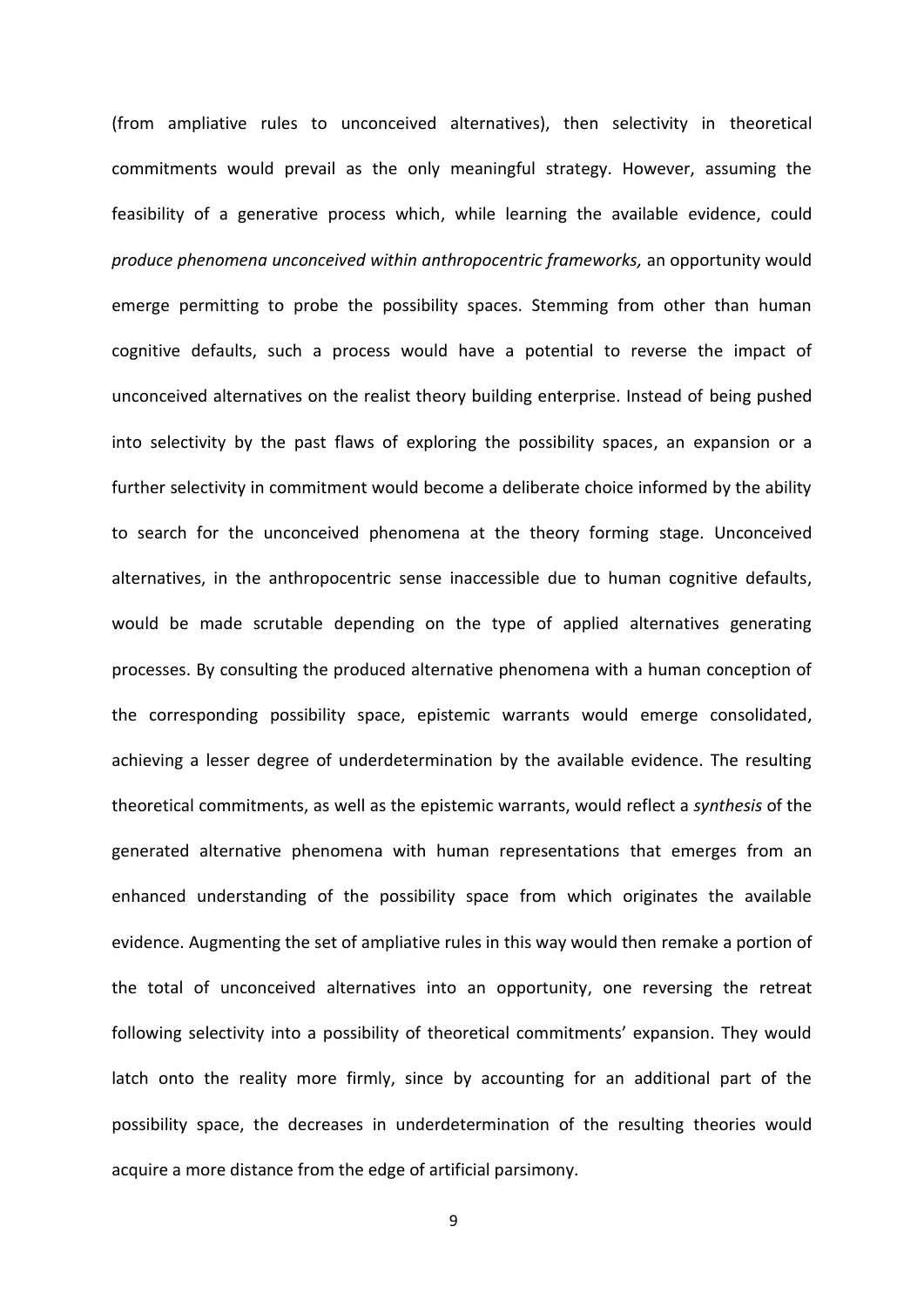### **4. Synthesising Between Human Scientists and Artificial Representation**

#### **Learning Models**

In a nutshell, this is what can artificial intelligence do for scientific realism. By introducing other than human cognitive defaults, and with them also different modalities of probing the possibility spaces, synthesising between human scientists and artificial representation learning models could decrease the level of underdetermination by available evidence. Producing by other means phenomena which we are unable to conceive when confronted with the available evidence affords a transformation of the alternatives beyond their antirealist interpretation. If we were able to achieve the synthesis, it would overturn the reductive perception of unconceived and instead accomplish solidifying of the epistemic warrants of realist theories against the very threat of unconceived alternatives. The feasibility of enhancing ampliative rules by such a synthesis co-founding generative process depends on whether there are artificial representation learning models with the desired properties.

The key desired property is a control over empirical underdetermination of the model contributing to the synthesis. As a result of aiming at unconceived alternatives, the synthesis will remain underdetermined by the following choices. First, it will be susceptible to what Quine considered indeterminacy of translation (1970), as only one part of the dyad, in the present case a human scientist, weaves both veins of the conceived phenomena into a single theory. Having a precise control over empirical underdetermination of the artificial model, in Quine's terms having the ability to fix its (foreigner's) observational sentences (cf. 1970, pp. 179-180), doesn't rule out that there are several ways of combining both veins of knowledge into a coherent theory. The second choice causing underdetermination of the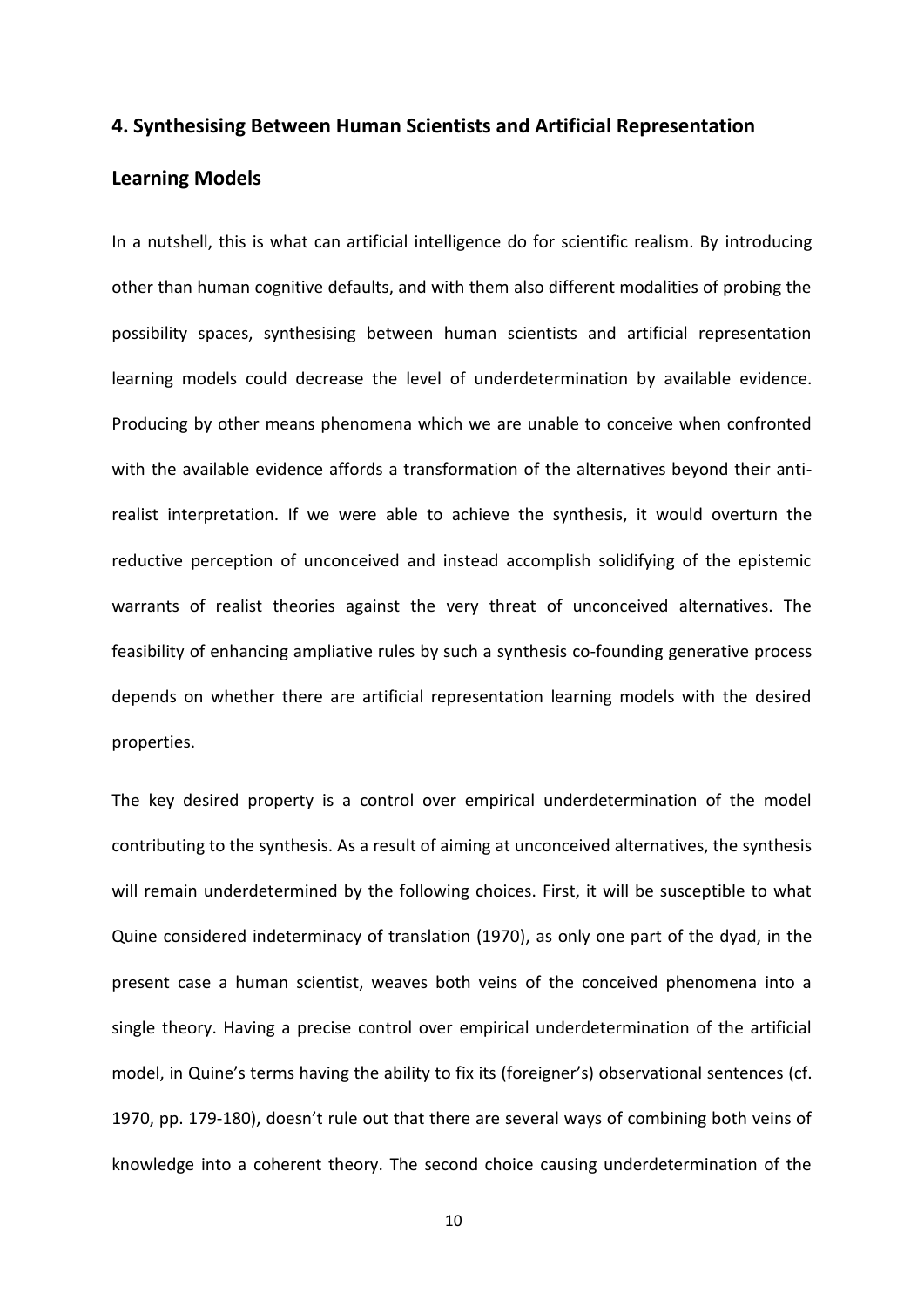synthesis consists in the architecture and settings of the applied artificial representation learning model. A proper choice from the joint parameter space of models' architectures and their settings determines the key desired property, the control over models' empirical underdetermination.

As to the indeterminacy of translation, unless we abandon the notion of synthesis for autonomous computational discovery of knowledge producing full-fledged scientific theories, it will persist to cause underdetermination of the theory building. (Semi-) autonomous computational discovery of scientific knowledge was historically considered the avenue which would lead to artificial intelligence revolutionising the scientific endeavour and its philosophy alike (f.e. Gillies, 1996; Thagard, 1988). At first, the then computational state of the art merely sufficed to experimental rediscoveries of historical results, later leading to what can be considered novel, i.e. publishable, discoveries (Langley, 2000). However, as far as concerning the probing of possibility spaces for unconceived phenomena by artificial means, it is contentious whether the field of (semi-) autonomous computational discovery might contribute in any substantial way. Although professing a human-computer cooperation as well, which might be assumed for another kind of synthesis, its cornerstone consists of casting knowledge in terms of anthropocentric formalisms typical in individual disciplines (Džeroski et al., 2007). Combined with the initial emphasis on rediscovering the theories conceived by human scientists in the past, the methodological frameworks tend chiefly toward human cognitive defaults. Augmenting the theory building by computational processes necessitating the communication of knowledge in pre-established theoretical terms renders it impractical towards the issue of underdetermination by unconceived alternatives.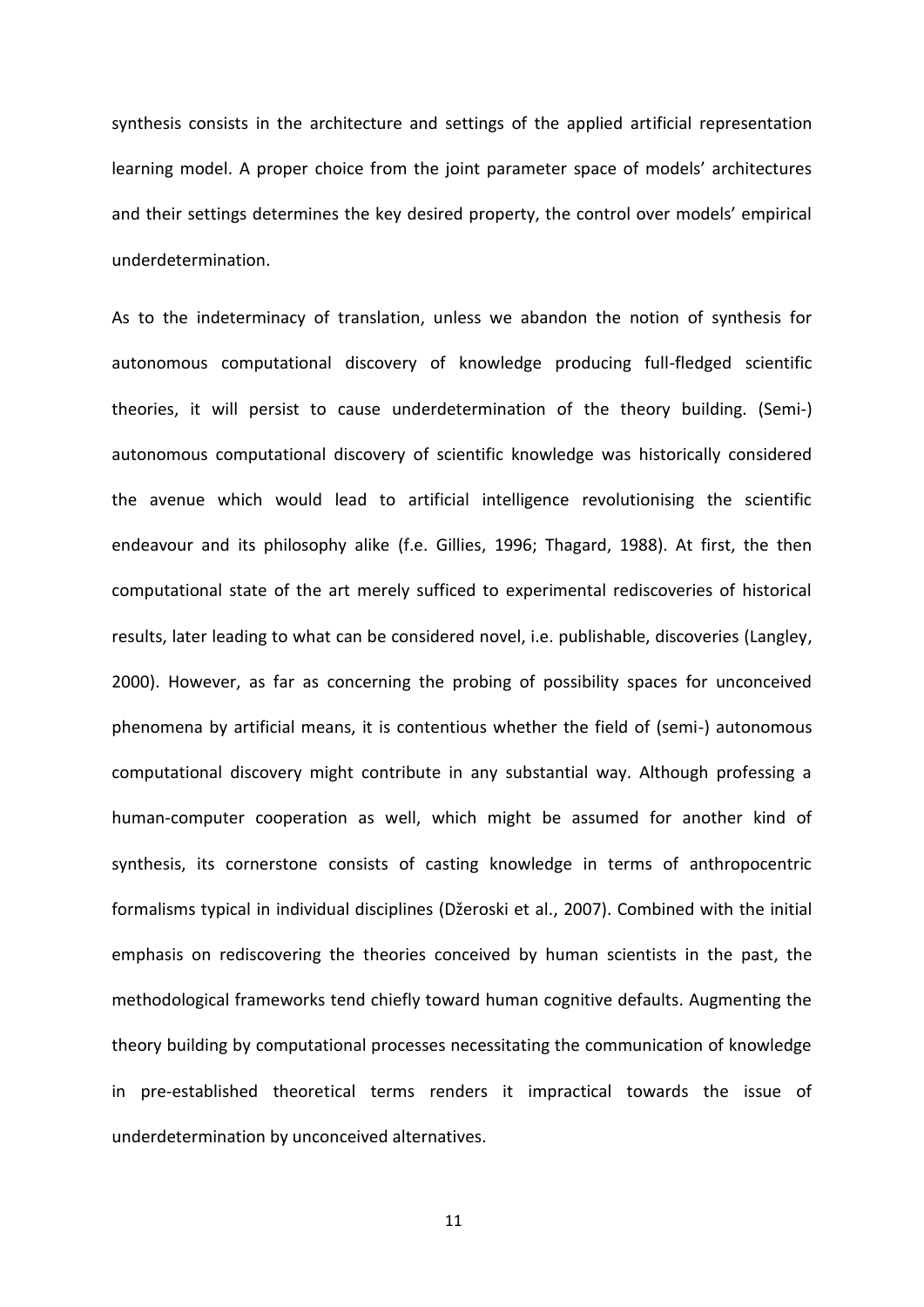This deficiency was already identified by Alai (2004) while discussing the issues which disqualify earlier attempts, including the approach of Simon's group and work done in 'Turing' tradition, from making genuine discoveries. Concerned with the kind of scientific discoveries that encourage realism, Alai considers the (computational) processes of induction, as proposed by Holland et al. (1986), the only viable option due to their natural alignment with the model-based representation of reality benefiting realism (Alai, 2004). Although the present-day machine learning models still do not satisfy Alai's requirements for autonomous discovery, i.e. *unaided* goal discovery and model building in the human sense (cf. Alai, 2004, pp. 34-37), thanks to advances in Deep Learning we made significant progress in the end-to-end generalisation learning (cf. LeCun et al., 2015). The proposed synthesis between human and machine learning shows that extending human conceivability by samples from the left out regions of possibility spaces of available evidence essentially enriches realist theories. Finding new ways to generalise about evidence, while decreasing human involvement in the process (end-to-end machine learning), offers a reinforcement to realism even if we cannot rely on full-blown autonomous discovery machines. The hybrid epistemic regime of human-machine learning also agrees with the recently proposed functional novelty of predictions (Alai 2014), showing that despite the discovery machines as conceived by Holland et al. (1986) and Alai (2004) have not arrived yet, scientific realism can make use of the existing adversarial machine learning to pre-empt unconceived alternatives.

Returning back to the issue of pre-established anthropocentric formalisms, it is the supposed black-box character of artificial representational learning, i.e. of machine learning and *Deep Learning currently in particular*, which makes it less appealing to scientists preferring clear- or grey-box modelling of the traditional automated discovery systems (cf.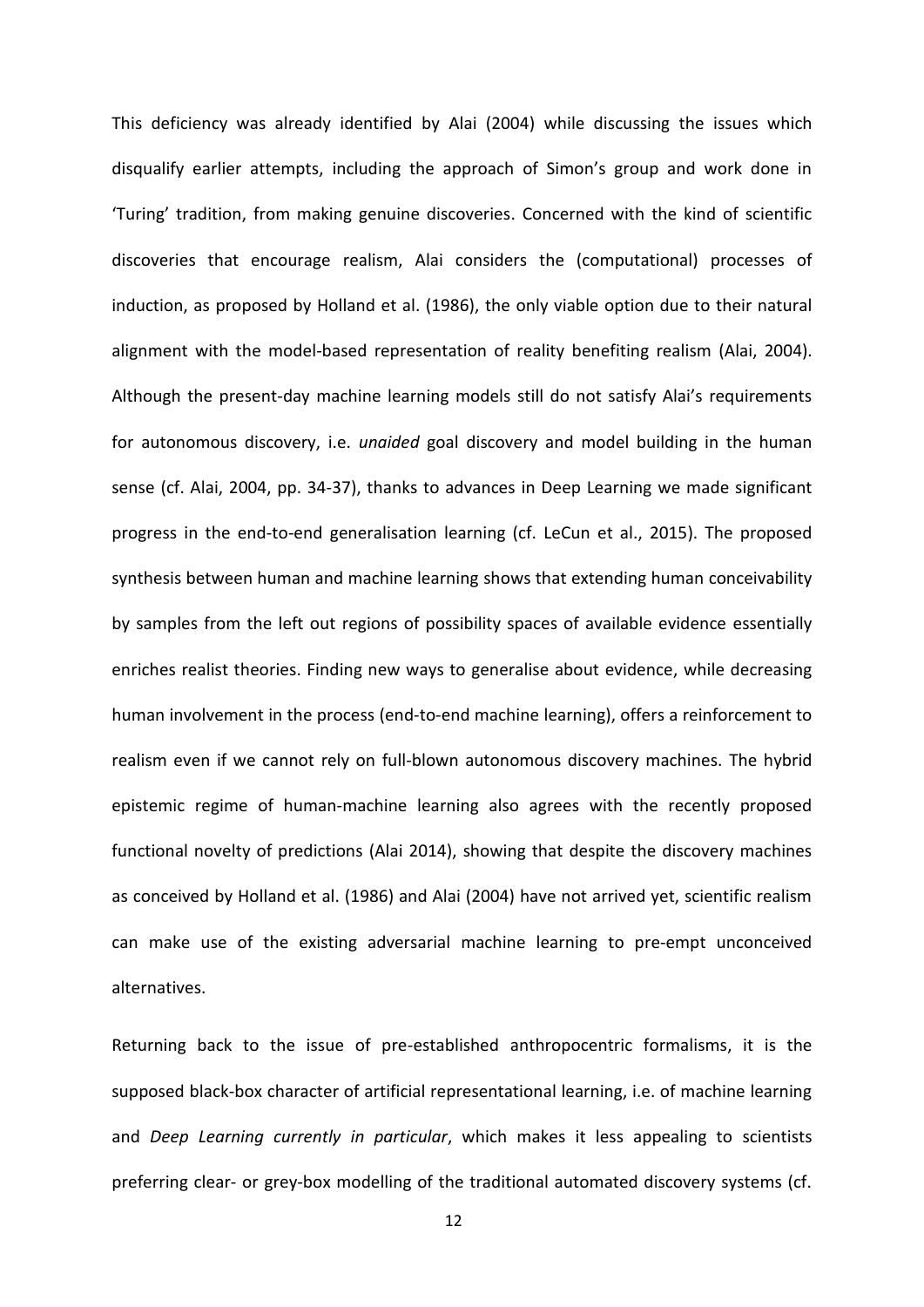Stolle and Bradley, 2007). Although such a reservation has its merits in general settings, in the context of exploring possibility spaces represents a missed opportunity to reconsider the unconceived alternatives' reductive interpretation<sup>3</sup>. Admittedly, there are endemic concerns over the interpretation of the state-of-the-art Deep Learning models, as their complexity interferes with building a precise theoretical picture of their inner workings (cf. Zhang et al., 2017). Acknowledging this nature of contemporary artificial representation learning, however, doesn't impede its application towards probing the possibility spaces for unconceived phenomena. As the difficulties of interpretation make its integration into the anthropocentric frameworks of automated discovery harder, the viability of the proposed synthesis depends merely on an efficacious control over empirical underdetermination of the contributing model.

In sum, regarding theory building processes, the synthesis between human scientists and artificial representation learning models should deliver the following. Given a possibility space from which originates the available evidence, a generative process, while learning the probability distribution underlying this space, samples phenomena unconceived by human scientists dealing with the evidence. Accounting for these phenomena in the constructed theory should lessen underdetermination of the result by so far unconceived theories. As the possibility space of available evidence becomes better mapped, the synthesis raises confidence in the resulting theory, making it less prone to underdetermination by unconceived alternatives. In other words, the subsequent emergence of a different theory

<sup>&</sup>lt;sup>3</sup> It's also perhaps a bit unfortunate that contemporary reviews of automated discovery adhere to somewhat dated typologies of artificial intelligence applications within science (f.e. Giza, 2017). Reflecting for the most part earlier results entirely omits recent successes delivered by Deep Learning, while underappreciating the influence of artificial representation learning on science in general (cf. ibid.).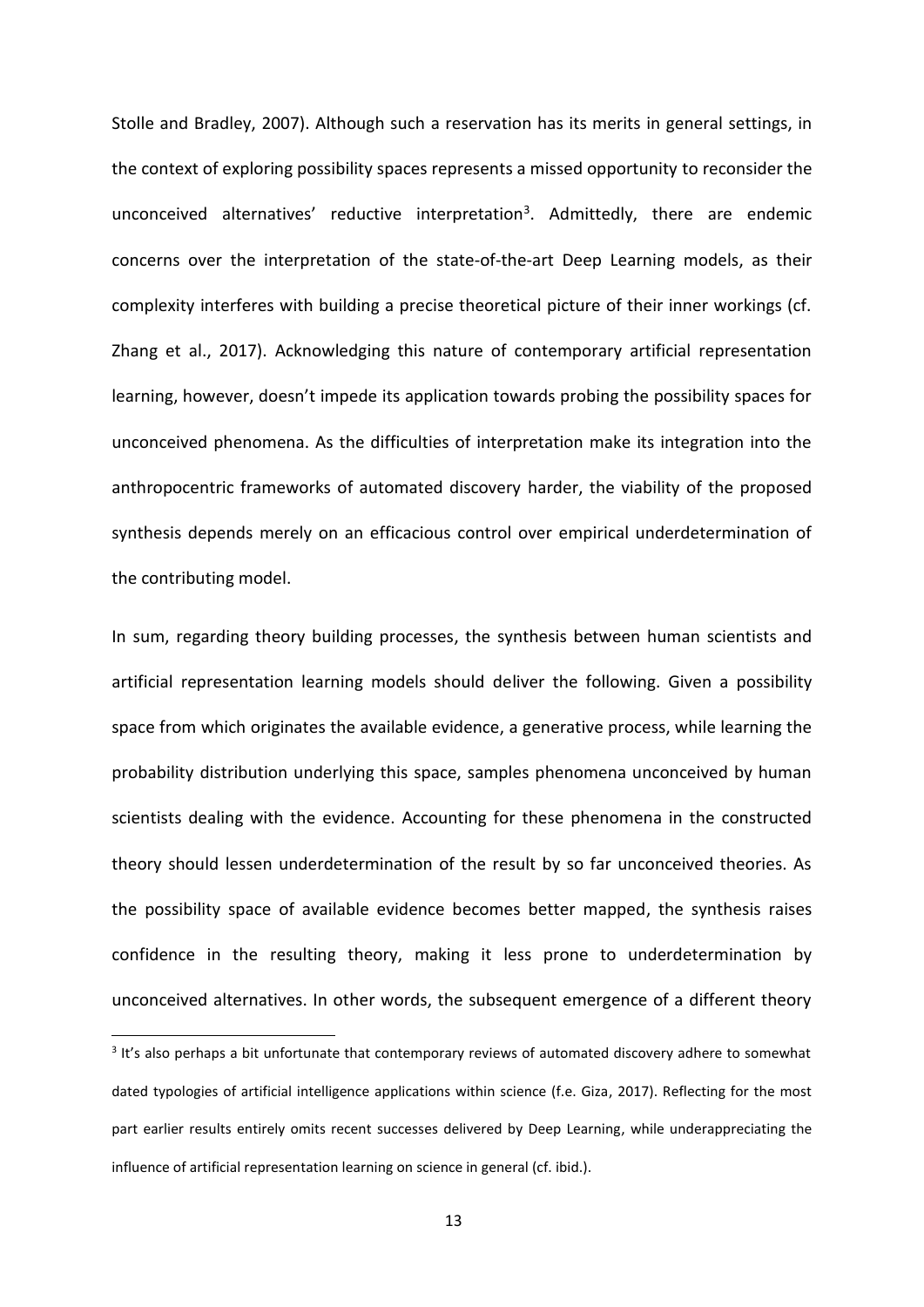fitting the available evidence while predicting novel phenomena becomes less probable. A part of the synthesised theory's predictive success would then derive from the epistemic warrant whose realist nature gets bolstered by incorporating the phenomena sampled from regions of the possibility space left out by human scientists.

### **4.1 Acquiring Material for the Synthesis: Sampling from the Possibility Space**

### **of Available Evidence**

Crucial for the success of the synthesis is that the generative process sampling from a possibility space can be tuned to explore its truly left out regions. It is not an entirely straightforward task, as the model (generative process) learning to generate phenomena from the possibility space easily slides to sampling from an incorrect probability distribution mistaking it for the one truly generating the observational evidence. Although the available evidence represents merely a finite sample from the true distribution, its approximation learnt by the model needs to evade empirical underdetermination as much as possible. Otherwise, generating from an inadequately fitted model, failing to approximate the evidence producing distribution, ceases to explore the possibility space in a useful way. Achieving a good approximation is difficult, since apart from synthetic evidential data, we don't know the true distribution, and it is the point of the theory to hypothesise about it so as to reliably account for yet to be observed phenomena. Maintaining an efficacious control over the model's empirical underdetermination is necessary to avoid sampling phenomena vindicating underdetermination of the synthesised theory. Essential to such an end is the ability to recognise an underdetermined generative model. As the artificial part of the synthesis aims at the left out regions, it is vital to identify which kind of the produced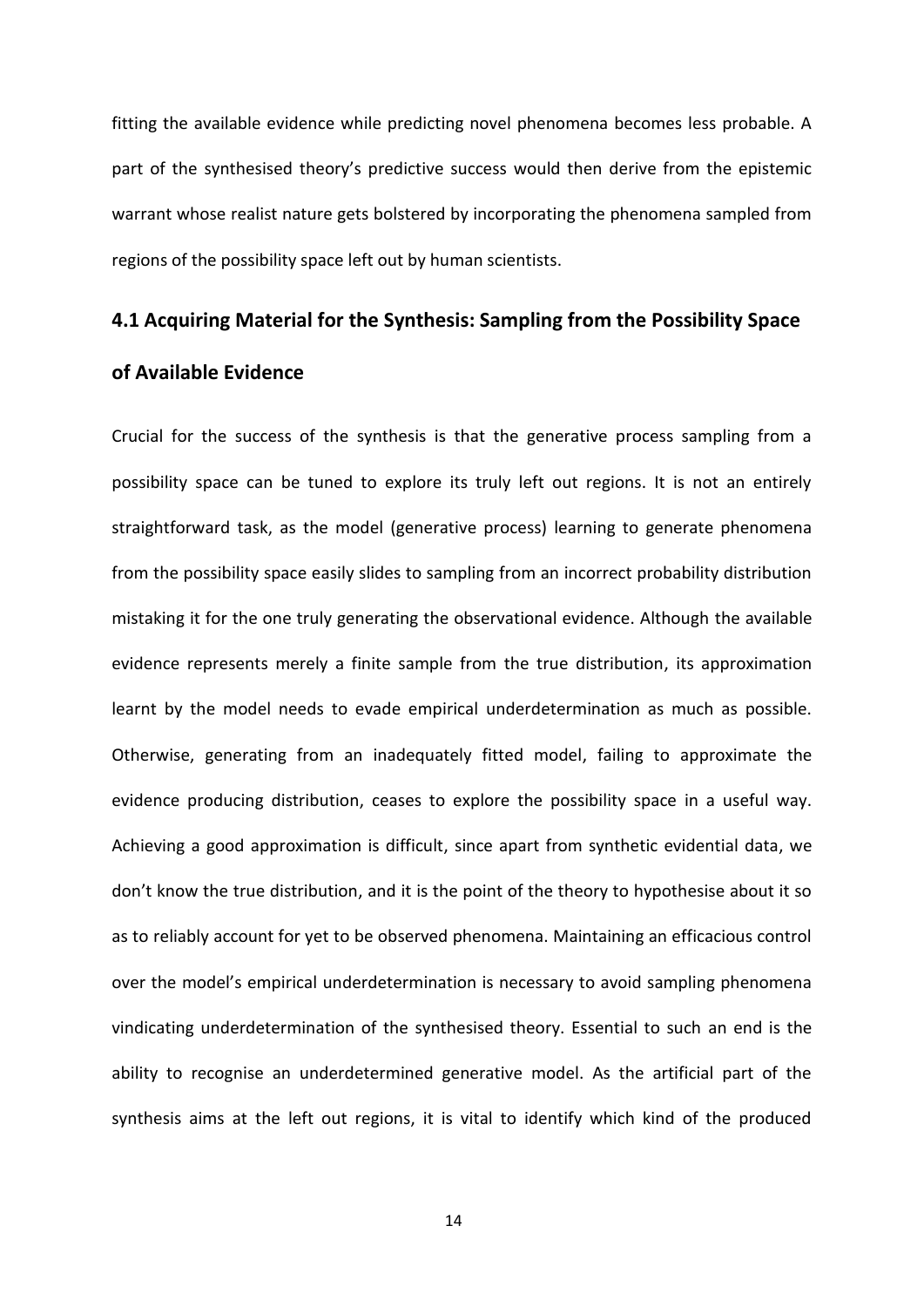phenomena doesn't originate from them, since their presence implies an underdetermined generative model.

A generative model fails at sampling from the left out regions of a possibility space if it merely recreates the phenomena comprising the available evidence. In such a case, this behaviour can be considered an extremum producing biased low variance samples converging in faithfulness on the original observational evidence. In some settings, such as learning the most salient features of the available evidence, it constitutes a sound strategy, as it reliably produces faithful recreations while lowering the complexity of the learnt representations (f.e. Kingma and Welling, 2014). However, as a method of acquiring material for the synthesis, which accounts for the phenomena from the left out regions, it comprises a self-defeating option. Without a way of assessing to what degree the samples' fidelity approaches a recreation of the evidence, the synthesis would most likely yield further instances of empirically equivalent theories. In this sense, the generative model needs to correctly step beyond the available evidence to capture modalities underlying the possibility space thus acquiring the ability to sample unconceived phenomena from its left out regions. Put differently, the model must attempt to learn an approximation of the true distribution generating both the observational evidence as well as any phenomena congruent with the modalities determining the respective possibility space. A vital component establishing fruitful syntheses, and also the most formidable puzzle, consists in pushing the generative model beyond the fidelity of recreations towards high diversity samples while learning from a merely finite set of observational evidence.

A possible path leading beyond synthesising empirical equivalents entails arranging the artificial representation learning model in an adversarial manner. Traditionally, an artificial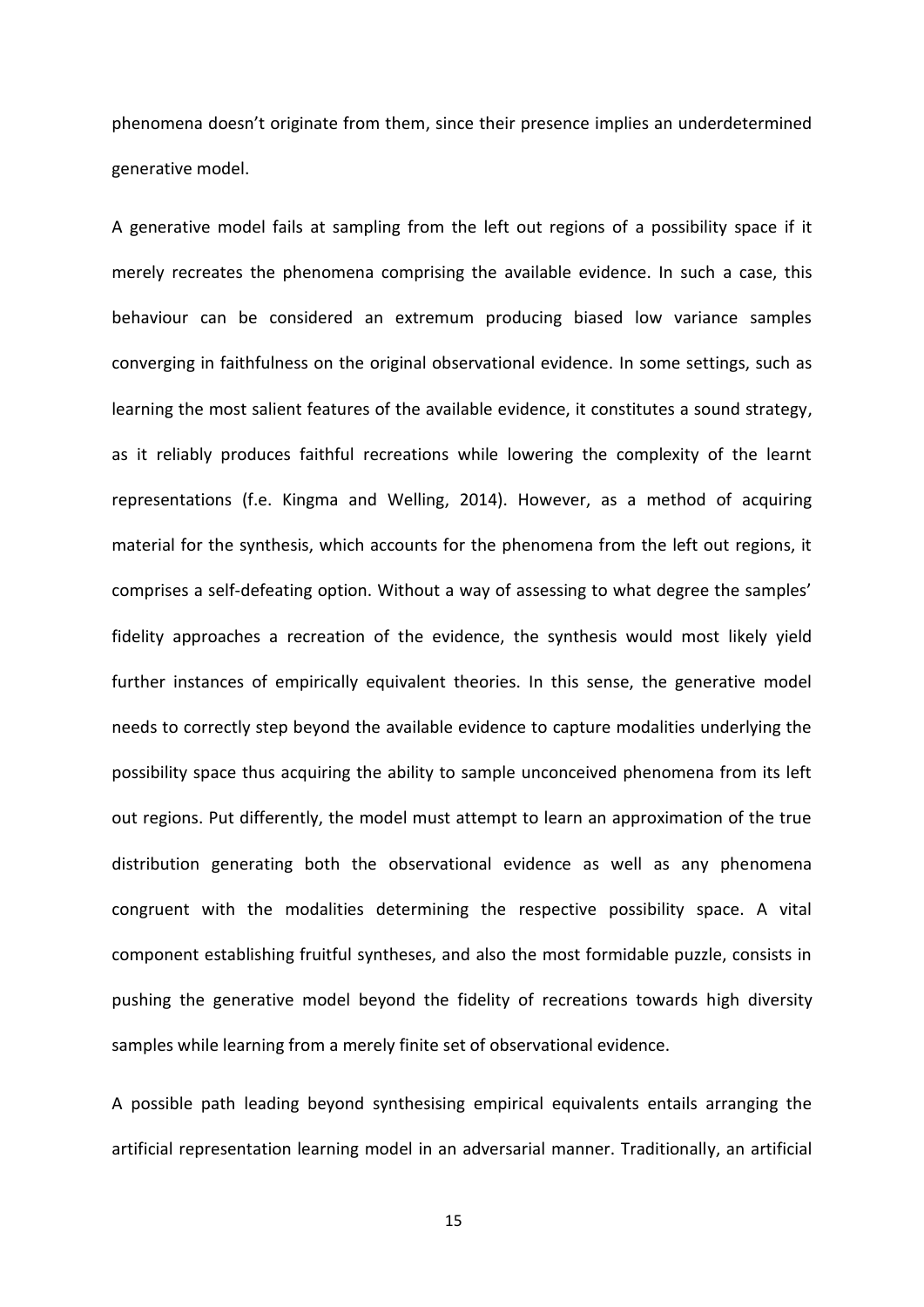representation learning model consists of a parameter set obtained by minimising a cost function capturing some learning objective (cf. Goodfellow et al., 2016, pp. 149-150). Such a set-up doesn't offer a straightforward solution to the puzzle of how to push the generative model to sample phenomena from the left out regions of a possibility space. To this end, it has been recently suggested that a viable strategy of acquiring samples from an approximation of the true distribution incorporating the left out regions involves the notion of *adversarial learning*. In its simplest form, the process of generating unconceived phenomena, i.e. samples from the left out regions, stems from an adversarial interaction between two players in terms of a minimax game (Goodfellow et al., 2014). Considering such a setting, each player conceived as a representation learning model attempts to minimise its cost function entailing both parameter sets while having a direct control only over its own parameters (ibid.). Theoretically, finding a Nash equilibrium of this zero-sum game during training of the model induces minimisation of the divergence between a learnt distribution and the true data generating distribution underlying the possibility space (cf. Goodfellow et al., 2014; Fedus et al., 2018).

In practice, implementing such a design are two Deep Learning models, i.e. artificial neural networks, forming a generative adversarial model comprised of a generator and discriminator network assuming the role of competing adversaries (Goodfellow et al., 2014). The adversarial learning of the distribution approximating parameters proceeds by introducing the generator network to a vector of random noise which it transforms into a sample supposedly coming from the same distribution as the observational evidence (Goodfellow et al., 2014). The sample gets in turn scrutinised by the discriminator network estimating the probability that it originates from the generator rather than from the observational evidence (Goodfellow et al., 2014). As the game develops, the discriminator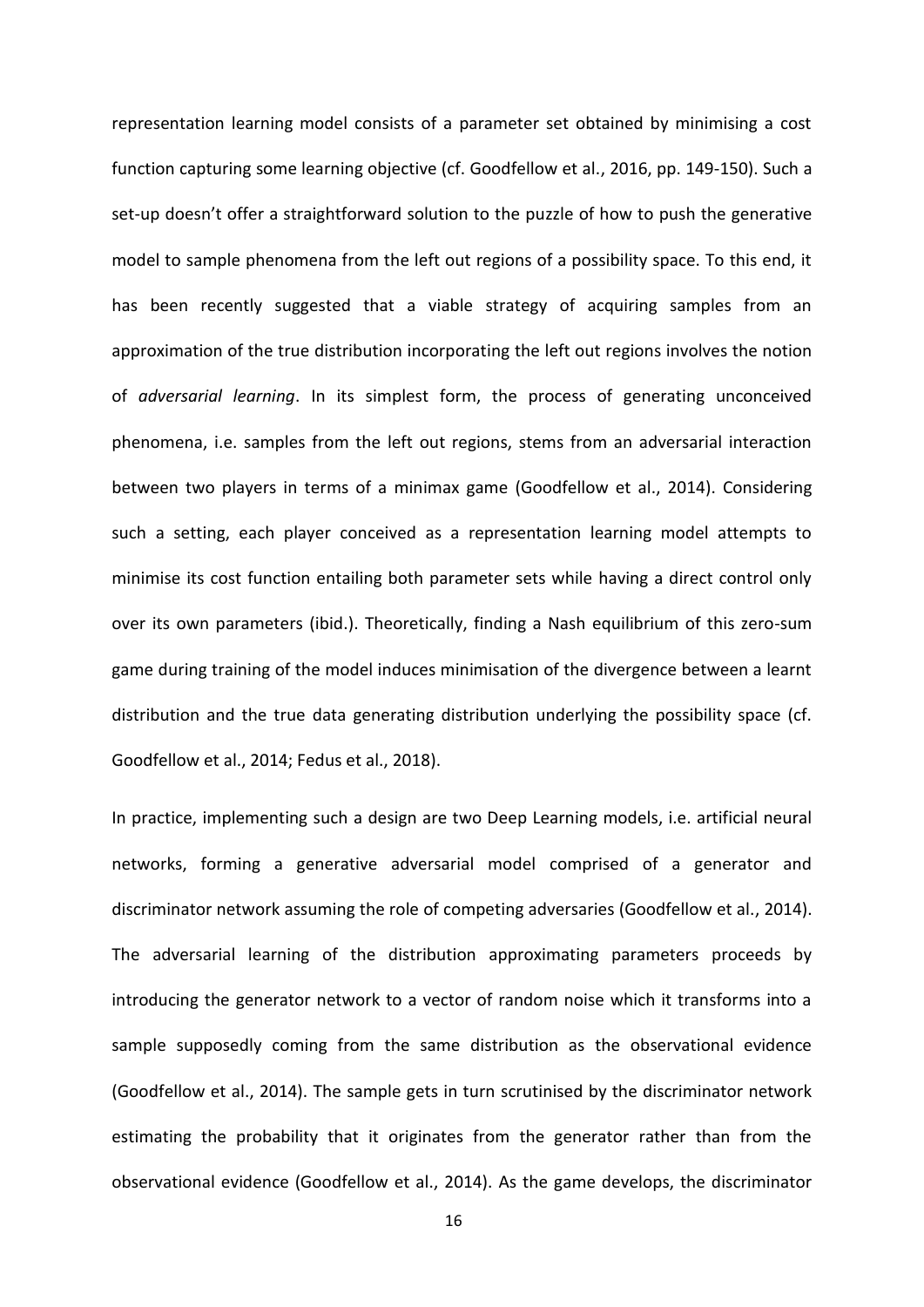improves its ability to distinguish between the artificially created and observed samples, while the generator produces increasingly convincing novel phenomena as its approximation of the distribution improves by further interacting with its foe, the discriminator. The game continues until the discriminator can no longer correctly decide the origin of incoming samples. Reaching this state, the generator thus *fools* the discriminator into believing that its samples come from the observational evidence rather than from its approximation of the true distribution underlying the corresponding possibility space. In such an adversarial scenario conceived as a minimax game, the generator therefore iteratively minimises the probability of the discriminator correctly classifying the incoming samples, thus supposedly converging towards the theoretical equilibrium<sup>4</sup>.

#### **4.2 Underfitting of Adversarial Learning Models: Yet Another Case of**

### **Underdetermination**

If carried out correctly, adversarial learning might assist in accessing the left out regions of possibility spaces so far accessible merely through narrow vistas of the presently available evidence. Furthermore, if such a generative model develops at least an approximately correct account of the underlying distribution, it would open a way for synthesising theories better withstanding the anti-realist charges referring to unconceived alternatives. In this

<sup>&</sup>lt;sup>4</sup> As Goodfellow notes, since the players are neural networks, and their parameters acquired by backpropagation of error, heuristically, to secure a non-vanishing gradient it is better to consider the generator as maximising the probability of the discriminator being mistaken (Goodfellow et al., 2014). This slightly changes the nature of the game, since it can no longer be described in terms of a single value function (ibid.). Although this represents a shift from describing the scenario in terms of a minimax game, it doesn't lessen the game's relevance towards the theoretical analysis of adversarial artificial representation learning.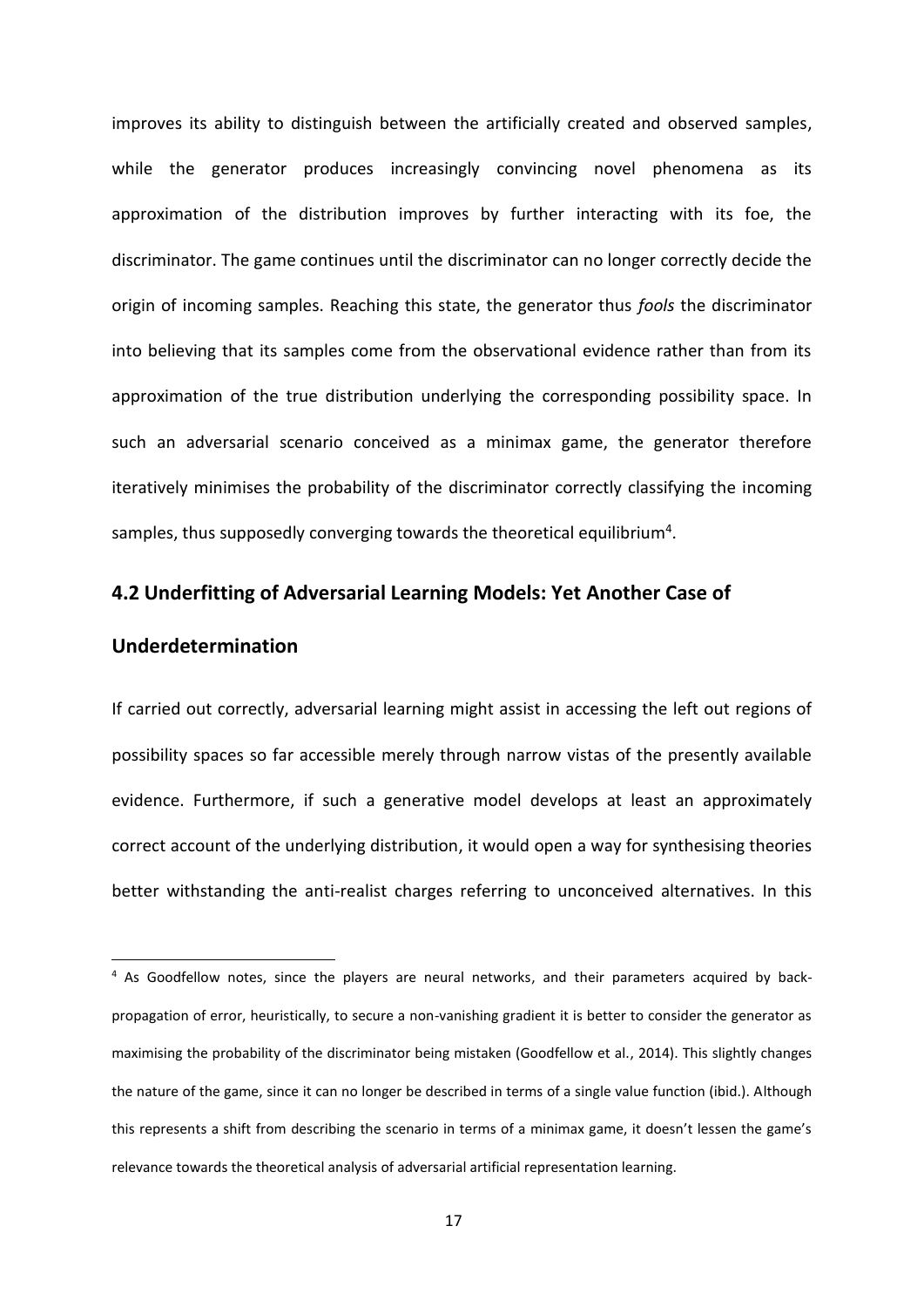respect, the yield is twofold. First, as the generator produces samples comprising the left out regions, it compensates for human cognitive defaults by introducing different modalities of probing the corresponding possibility space. Second, building on this newly gained exploratory capability, the synthesis also achieves a new level of understanding of the modalities determining *what is possible* within that particular space. As a result, acquiring at least an approximate awareness of the left out regions and the phenomena therein provides an opportunity to conceive theories less prone to the underdetermination caused by unconceived phenomena supported by the available evidence, however, disagreeing with the state-of-the-art theories. A part of the realist commitment could be thus invested into the way of getting a more comprehensive picture of the possibility spaces by sampling from artificially learnt approximations of the underlying probability distributions. In other words, in a bid to compensate for human cognitive defaults, a fragment of the commitment could be taken and deposited not within theoretical artefacts or acquired modalities of the possibility spaces but in a different approach of exploring what lies in the neighbourhood of available observations as delivered, for instance, by adversarial representation learning.

In theory, then, replacing a single cost function with a collection leads to novel insights regarding the learning objective, as such a generative model constitutes a system of adversaries bound to compete while being exposed to observational evidence. Despite a seemingly straightforward exchange between game theory and representation learning, the benefits pushing the acquired samples beyond recreations should be considered the game's side effects. Since the properties of the counterparts' interaction resemble almost an Escherian strange loop, the discriminator shaping the generator which, feeding its results back, attempts to change the discriminator's conception of observed and generated, it is necessary to watch out for signs of the model's empirical underdetermination.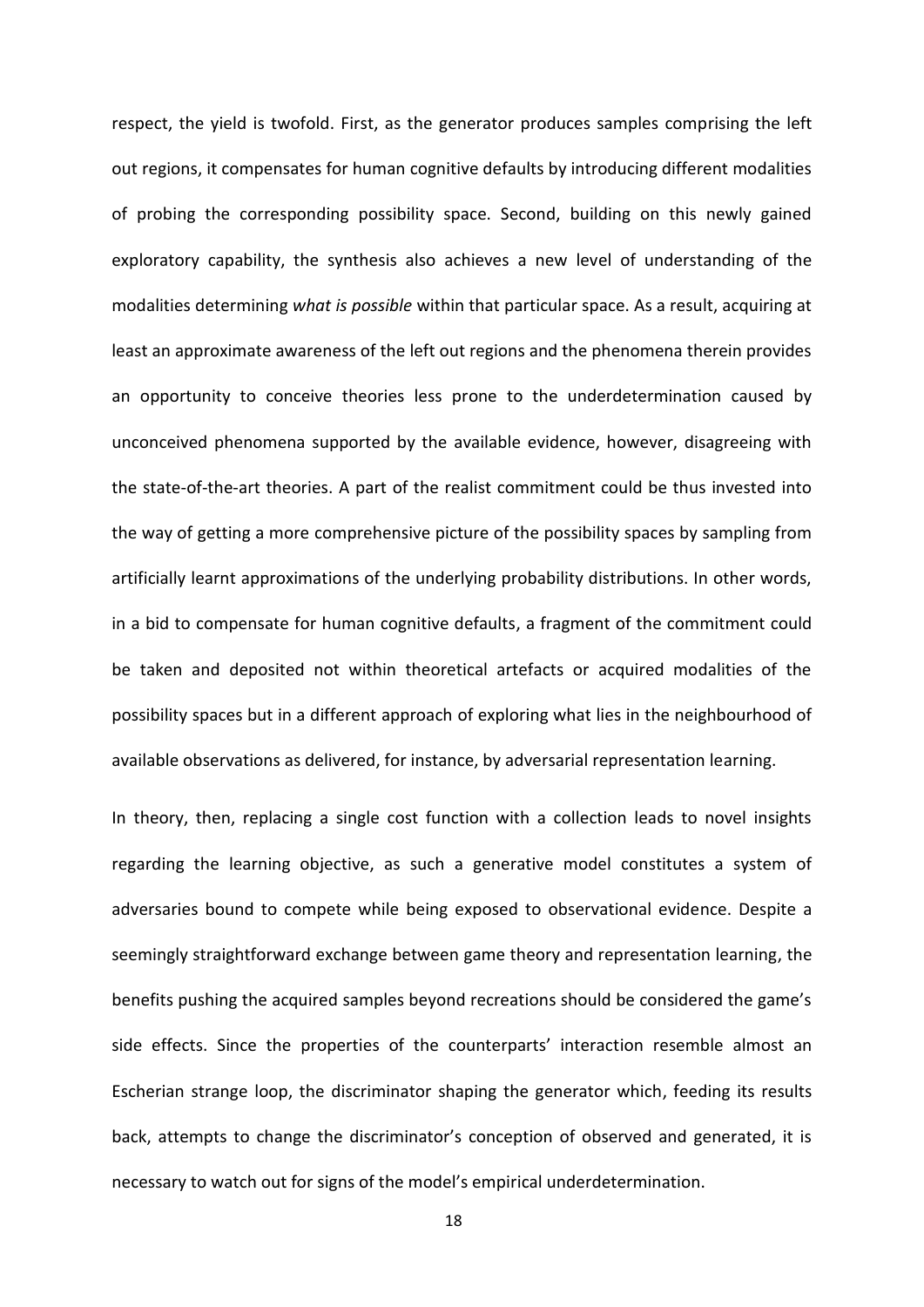In the machine learning context, the most pertinent kind of empirical underdetermination corresponds to the notion of *underfitting*. It occurs if a learning model, arranged according to a certain architecture possessing a fixed representational capacity, fails to correctly account for the entirety of the structural pattern entailed in the data which serve as the model's training input. In other words, the underfitted model fails to recover the true data generating distribution and instead obtains a bogus approximation that can account for only an arbitrary portion of the data (cf. Goodfellow et al., 2014, pp. 108-110). Such a model then cannot *reliably generalise* beyond the training input, as it failed to learn a close enough approximation of the underlying distribution. A generative model, which is not specifically designed to produce recreations, underfits the modalities of a possibility space when the majority of its samples manifest a low diversity gravitating towards recreations of the observational evidence and/or self-repetition. With respect to the adversarial learning of the underlying distribution, such a model suffers from mode collapses/drops stemming from a failure to reach the equilibrium at which the generator learns and sustains all the distribution's modes implied within the available evidence (cf. Arora et al., 2017; 2018). Such an underfitted generative model thus cannot reliably generalise beyond the evidence, which hampers its sustained production of highly diverse samples coming from all the left out regions of the respective possibility space (cf. ibid.).

Besides theoretical analyses, in empirical settings, as the process of reaching the equilibrium remains a side effect of an adversarial exchange, a certain degree of mode collapse, and thus of the model's underfitting, is always present. Considering the landscape of artificial representation learning in general, there aren't yet any practical methods offering universal guarantees of the optimal generalisation performance regarding arbitrarily large and complex empirical datasets. Facing real world observational evidence, the model is thus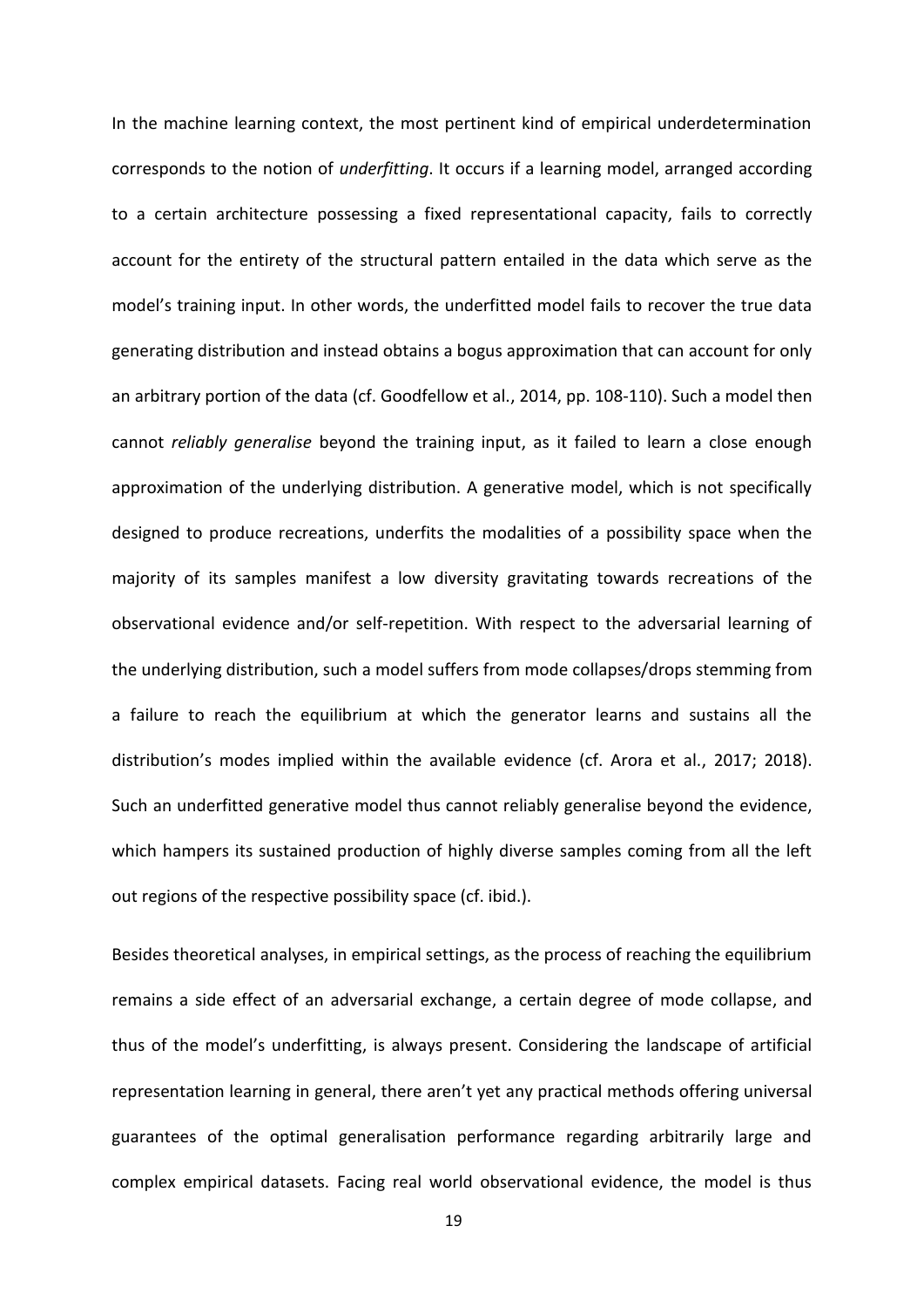expected to learn an approximation of the distribution which, however subject to a degree of underdetermination, proves *instrumental* for solving the task at hand<sup>5</sup>. Since mode collapses and/or drops are never total, permitting the model to consistently reach a degree of generalisation, it is always possible to obtain samples from some of the left out regions. Further experimentation with different initialisations, architectural patterns or representational capacity of the model's components, in the present case of the two competing neural networks, then yields samples from other left out regions. In other words, it is nearly impossible to acquire a complete map of the possibility space at one go if it pertains to non-trivial observational evidence. Instead, the process is considered exploratory, gradually informing the theoretical synthesis through incoming samples, itself driven by an adversarial exchange pushing the model towards novel insights. If by then, as a group, the instances of the model successfully achieve generalisation regarding the existing evidence, theories resulting from the synthesis gain resistance against unconceived alternatives. Crucially, this occurs even without a retreat of theoretical commitments to what is possibly artificial parsimony, since at worst the samples from the left out regions corroborate the state-of-the-art theories. Conversely, at best, the commitment might be advanced, as the samples contribute to ruling out yet to be conceived theories predicting phenomena which would become incongruous with the state-of-the-art theories. Both gains

<sup>&</sup>lt;sup>5</sup> The model can get also stranded in an overfitted state, arising from what is usually described as memorisation of the training data (observational evidence), likewise hampering its capability to generalise beyond the evidence. However, as it is underfitting which mostly imperils the current generative adversarial models, and the subject at hand comprises mainly underdetermination, a discussion of overfitting would diverge from the goal of the paper.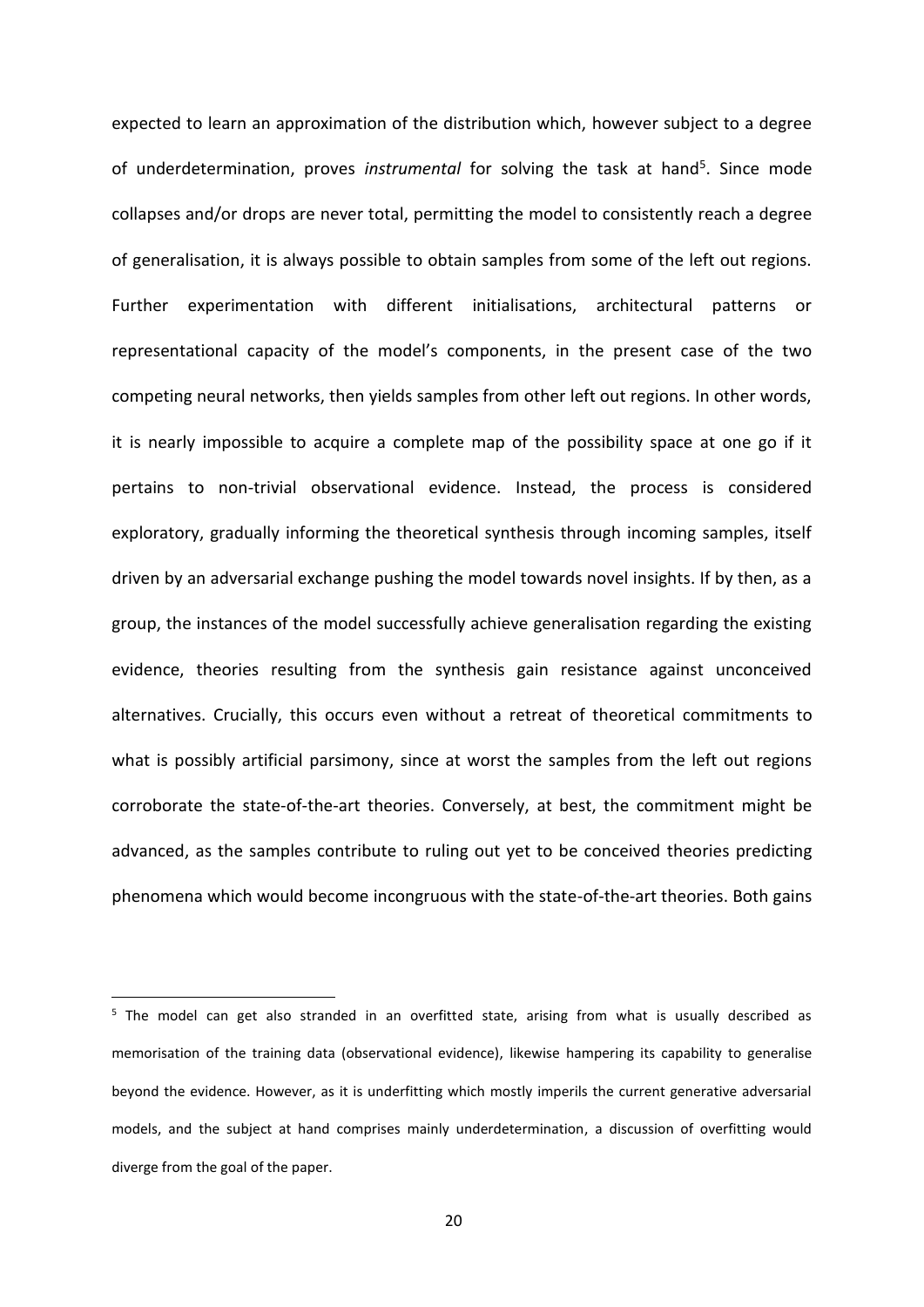would derive from epistemic warrants building on the increased confidence in what is possible considering the recovered modalities of the respective possibility space.

## **4.3 Limits of Software Intensive Science**

Even though adversarial machine learning can offer a window into the left out regions of possibility spaces, apart from suffering mode collapses and/or mode drops, which cause it to underfit the evidence, it is also subject to constraints associated with *software intensive science* (cf. Symons and Horner, 2014; Symons and Horner, 2017; Symons and Horner, 2019). Arguably, finite knowers will exploit every opportunity to extend their cognitive reach. The proposed synthesis between human and machine learning expands available evidence by samples from the left out regions of possibility spaces. Evidence expanding inductive inferences provided by machine learning change the nature of human cognitive finitude. Machine learning-based ampliative inferences produce unconceived facts which we have not been able to consider due to their contingent, non law-like nature (thus pushing the limits of knowledge in the empirical sense, cf. Rescher, 2006, pp. 95-104).

However, epistemic justifiability of such ampliative inferences depends not only on how well the generative model learns to generalise beyond the evidence, but crucially on reliability of the underlying software platform. Symons and Horner (2014; 2019) showed that if the underlying software exhibits high conditionality, its error distribution cannot be characterised, which leaves no room for principled reasoning about the program's (software's) reliability. Their claim relies on practical impossibility of testing a sufficient number of the program's execution paths (ibid.). As a result, it is *a priori* out of question to reach a confidence level that would justify any assumption about reliability of the software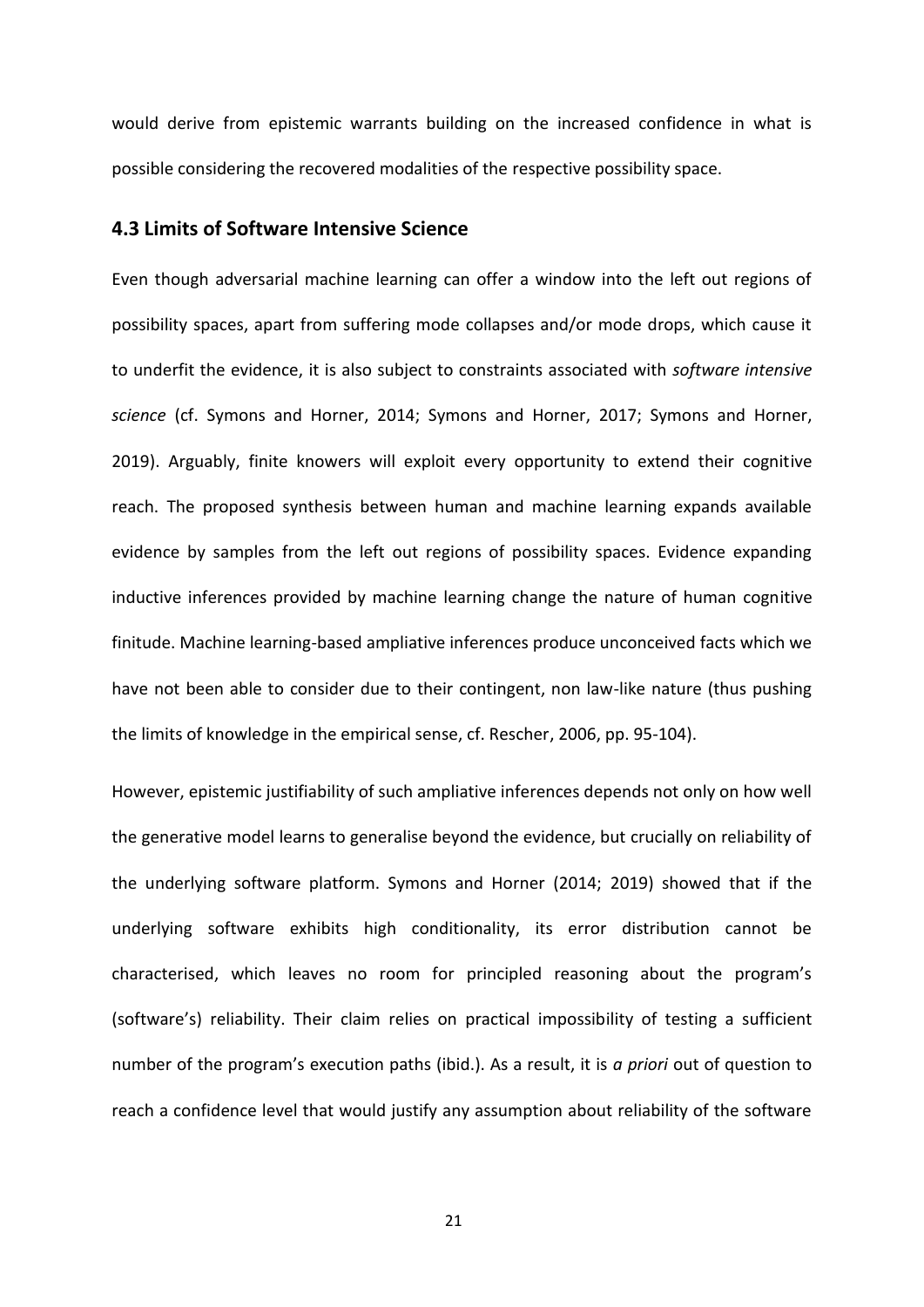at hand (ibid.). The impossibility of realising a satisfactory test coverage distinguishes software intensive from non-software intensive science (ibid.).

The synthesis between human and machine learning falls in the former category. It is thus an open question by how much we can improve epistemic warrant of realist theories while considering samples from generative adversarial models. Following this line of reasoning might even lead to a disappointing conclusion that software intensive science, utilising machine learning models, cannot support a convergence to the truth account associated with scientific inquiry, and its realist philosophy in particular<sup>6</sup>. This would diminish the thrust of the proposal, making it effective only as a remedy for underdetermination by available evidence. Crucially, the proposal could be then used by realists as well as empiricists to ward off the instrumentalists' attack with unconceived alternatives (even if for empiricists this kind of underdetermination does not play a significant role). By being equally relevant to the realist and empiricist philosophy of science, the proposal would lose its exclusive support for the realist side of the debate.

The paper argues that such a reading would not be entirely correct, because it omits an (important) qualification to the impossibility of characterising the error distribution of software exhibiting high conditionality. To achieve generality and objectivity, and thus to constitute an upper-bound on testability, the error distribution of a piece of software (program) depends on *all* inputs that can invoke its full path complexity, i.e. observing all, or almost all, depending on a sought for confidence interval, of the program's execution paths. In their breakthrough result, and its later elaboration, Symons and Horner demonstrated

<sup>&</sup>lt;sup>6</sup> We are indebted to John Symons for pointing out this limit of the human-machine learning synthetisation of (realist) scientific theories.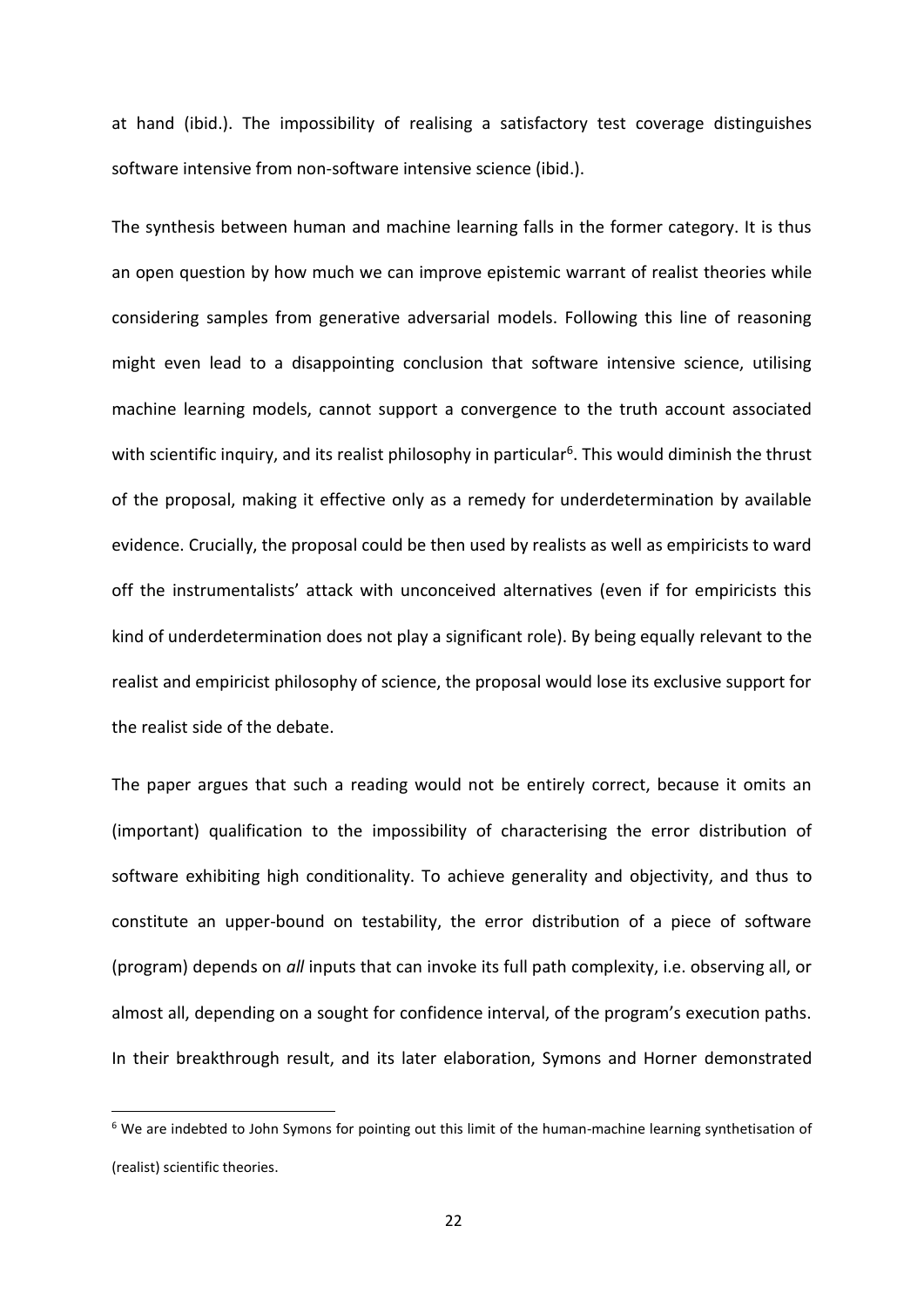that any procedure that would reach a sufficient test coverage is provably intractable, given any computer program of a non-trivial conditionality. This outcome, however, has an interesting corollary: Beyond a trivial level of conditionality there are no a priori distinctions between reliability of computer programs. In theory, software intensive science, including the subset utilising machine learning, then succumbs to Hume's Problem (1739/1978), because, a priori, we cannot justify any inductive inference about the reliability of a computer program exhibiting high conditionality. If there are no *a priori* distinctions regarding reliability, humans do not have any *a priori* guidance on whether to follow or avoid unconceived phenomena sampled from generative machine learning models. Our prior knowledge notwithstanding, we cannot a priori rule out the possibility that an otherwise well-behaved model will for a certain input produce a phenomenon which does not belong the possibility space of available evidence. It is simply because the machine learning model, i.e. a computer program, cannot distinguish among the consequences of all possible inputs, and so cannot the human developer/user due to the impossibility to achieve a sufficient test coverage. Even though for the model there is no difference between the a priori and a posteriori assumption of reliability, there is one for the humans.

To reach generality and objectivity constitutive of an upper bound on software error distribution, the 'no distinctions' argument dismisses fortuitous conditions where inputs and the machine learning model generate legitimate results. Fortuitous conditions can be ascertained only a posteriori and never without justification provided by human scientists. Fortuitous conditions occur when a model, i.e. a piece of high conditionality software, fits the training data (i.e. evidence, in the present case fitting the learning signal provided by the discriminator) well enough so that it reliably interpolates beyond the evidence to sample unconceived phenomena from the left out regions of the possibility space. Generalisation,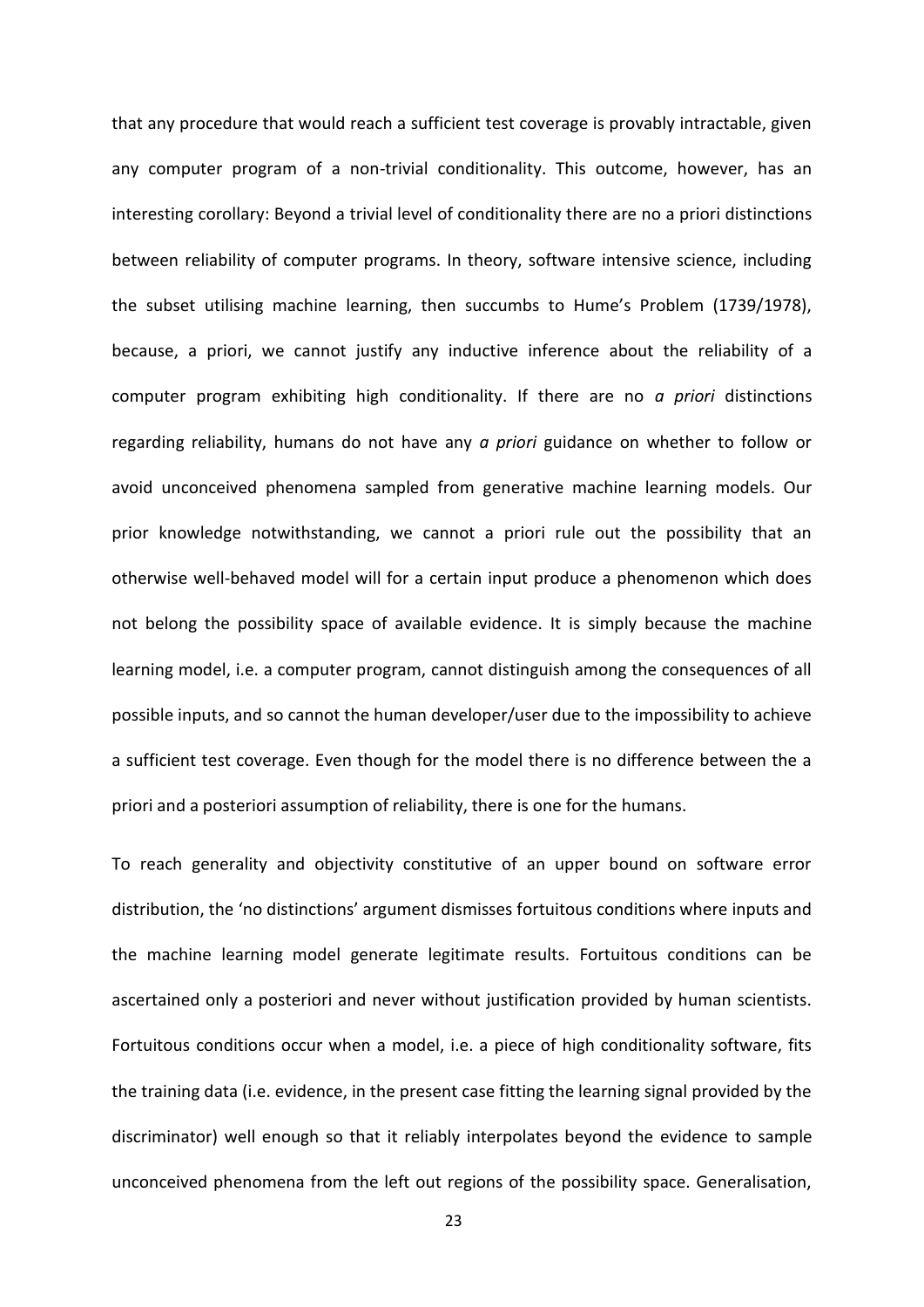i.e. in-distribution interpolation, depends on reliable software and can thus serve as a proxy to determine whether we reached fortuitous conditions or not. Therefore, if we seek to a posteriori dispel the 'no distinctions' argument, the human scientists, synthesising a (realist) theory based on their insights and machine samples, need to reflect on the training data (evidence), model, and their mutual fit with the assumptions about the target domain (possibility space). Without this step, the machine learning model becomes subject not only to difficulties identified by Symons and Horner but also to 'No Free Lunch' theorem (Wolpert, 1996). The latter applies because the weighting over targets (possibility spaces) is based on the distribution of erroneous inferences which cannot be a priori specified unless we can prove that a supposed shape of the possibility space is well-matched by a particular model. Due to Symons and Horner any such inferences will be contested and, moreover, also suffering from wrong assumptions about the uniformity between a model and the possibility space of available evidence. Hence there are no a priori distinctions among the range of applicable machine learning models, only a posteriori insights which lead to the following conclusion.

In less technical terms, without human scientists, experimenting on possible variants of the training data (evidence), model, and their mutual fit with the assumptions about the target possibility space (see Section 4.2), the synthesis will be most likely unsuccessful (i.e. depending on epistemic luck). In this sense, Symons and Horner showed that machine learning models, i.e. high conditionality software, cannot a priori guarantee a fully autonomous convergence to the truth account associated with scientific inquiry, and its realist philosophy in particular. However, their argument does not preclude a version of software intensive science where humans intensively experiment on evidence and machine learning models to find uniformity with the possibility space at hand and its underlying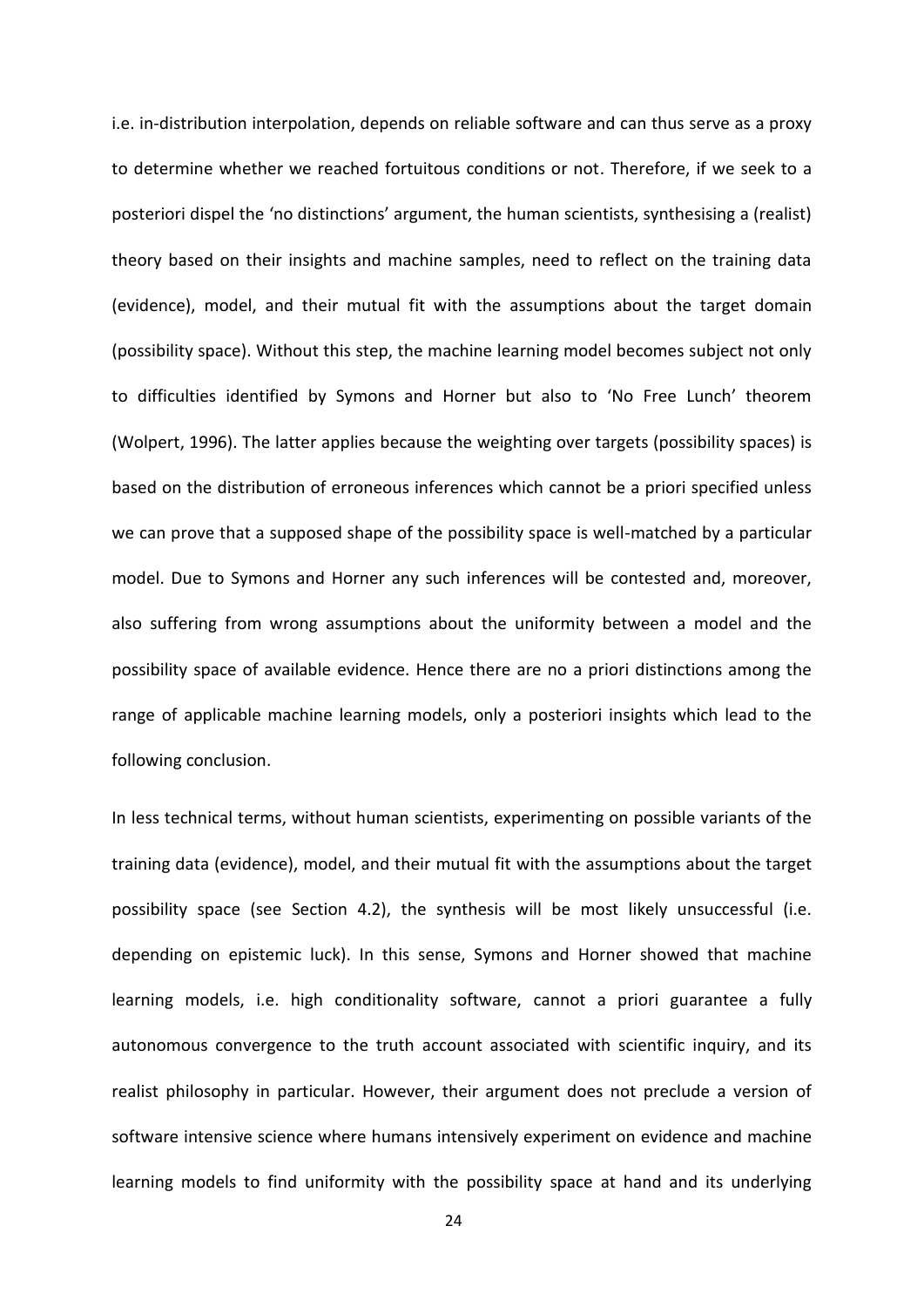probability distribution. In other words, despite a priori objectivity and generality of the 'no distinctions' argument, it is still very much possible to find a posteriori fortuitous conditions. They can provide a window into possibility spaces of available evidence and extend our understanding by so far unconceived phenomena.

#### **5. Beyond Hypothetical Musings: Practical Prospects of the Synthesis**

Regarding practical realisations of the synthesis, in several fields, there are recently emerged applications of generative adversarial models (f.e. cf. Mustafa et al., 2017; Paganini et al., 2018; Albert et al., 2018), implying that its hypothesised epistemological benefits find their real counterparts when scientists integrate artificial representation learning into their methodological toolboxes. However, the synthesis' full potential is yet to be appreciated, as the initial impetus for introducing generative models didn't come from a concern for the left out regions but rather from an interest seeking to acquire a cheap way of simulating the studied phenomena. The cheapness delivered by machine learning comes in two forms of which the second paves the way for exploring the possibility spaces of observational evidence. In its first form the cheapness relates to often prohibitive computational costs of numerical simulations impeding experimental and theoretical developments alike (ibid.). As a generative model produces, at a relatively low computational cost, samples of phenomena difficult to observe and/or expensive to faithfully simulate, it lays the groundwork for the second kind of cheapness. This latter form disposes of the necessity to conceive an antecedent mathematical model underlying any numerical simulation. Since the multilayer feed-forward neural network, which constitutes adversarial models, proves to be a *universal approximator* regarding arbitrary continuous functions (Hornik et al., 1989), such prior model is no longer necessary. This property of neural networks increases the degree of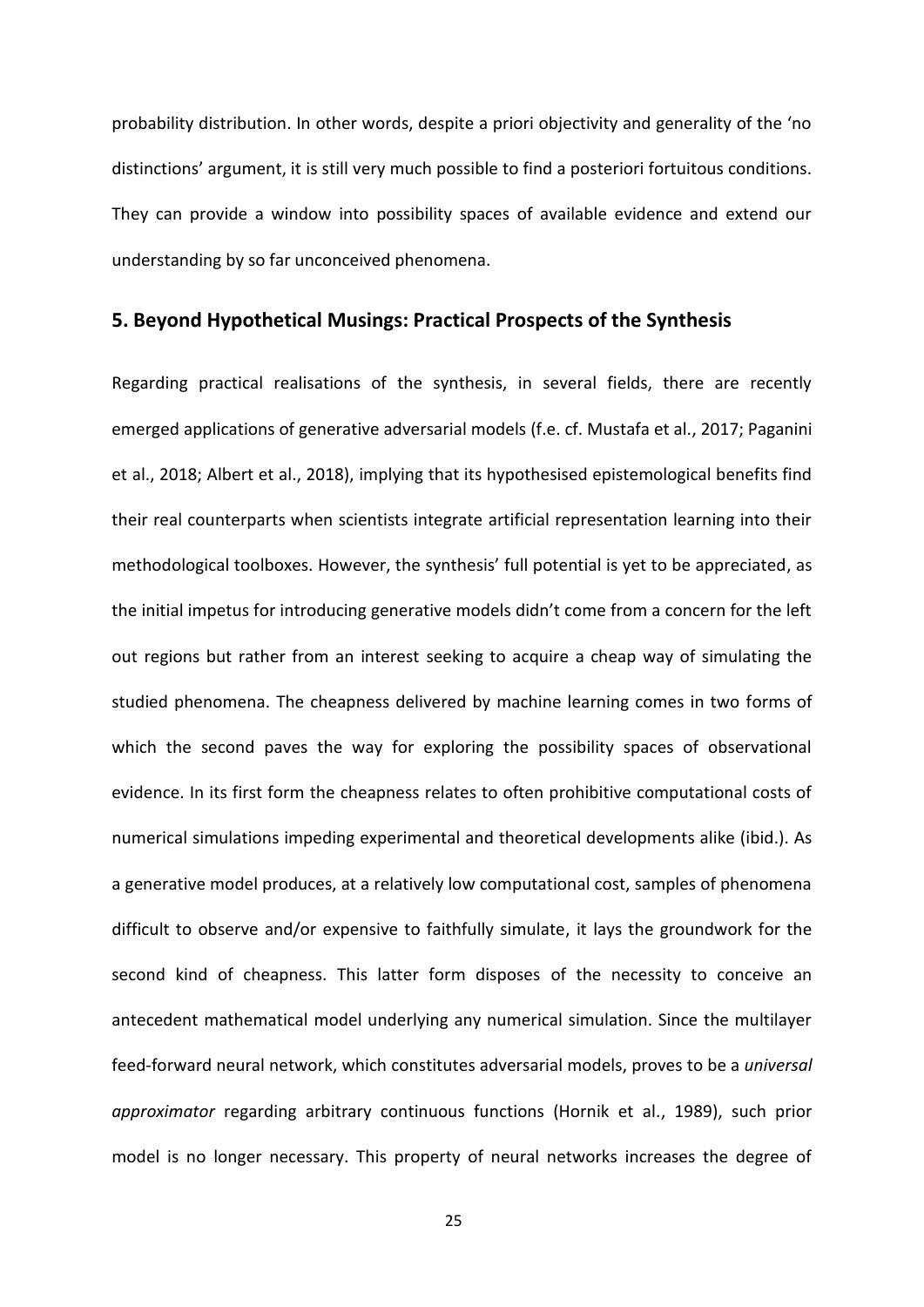freedom from imposing an artificially parsimonious theoretical commitment at the very beginning of the enterprise, which would stem from choosing an ill-fitting antecedent model. Learning approximations of evidence generating distributions without imprinting the biases of preconceived models onto the resulting theory contributes to exposing the left out regions of possibility spaces. Avoiding antecedent models, while using adversarial learning to push generative models in the direction of the left out regions, might thus aid to deliver realist theories from the threat of unconceived alternatives. Consequently, the synthesis' exploratory stage remains mostly unbiased, as the human cognitive inputs enter the picture only later on. Leaving one's options open by relying on agnostic, i.e. model-free, universal approximators would postpone the commitment until scientists inspect the phenomena sampled from the left out regions in an effort to pre-empt unconceived alternatives.

Arguably, quite close to a full-fledged synthesis is a recent methodological prototype concerned with generating weak lensing convergence maps for an instance of the ΛCDM cosmological model (Mustafa et al., 2017). As the model's testing and inferring its correct parameters vis-à-vis our universe involves consulting generated maps pertaining to variously initialised instances of the standard model, the original concern was with computational economy allowing for agile simulations (ibid.). However, as it turned out generative adversarial models can in fact produce *new maps* congruent with an instance of the standard model without being ever introduced to its summary statistics apart from an observational exposure in the form of a limited sample of maps coming from the numerical simulation (ibid.). Considering the study of dark matter, energy and related phenomena, the generative model provides an avenue for unbiased exploration of the possibility space comprising observations of a universe described by the corresponding instance of the standard model. As the samples from such a model convey perspectives on the virtual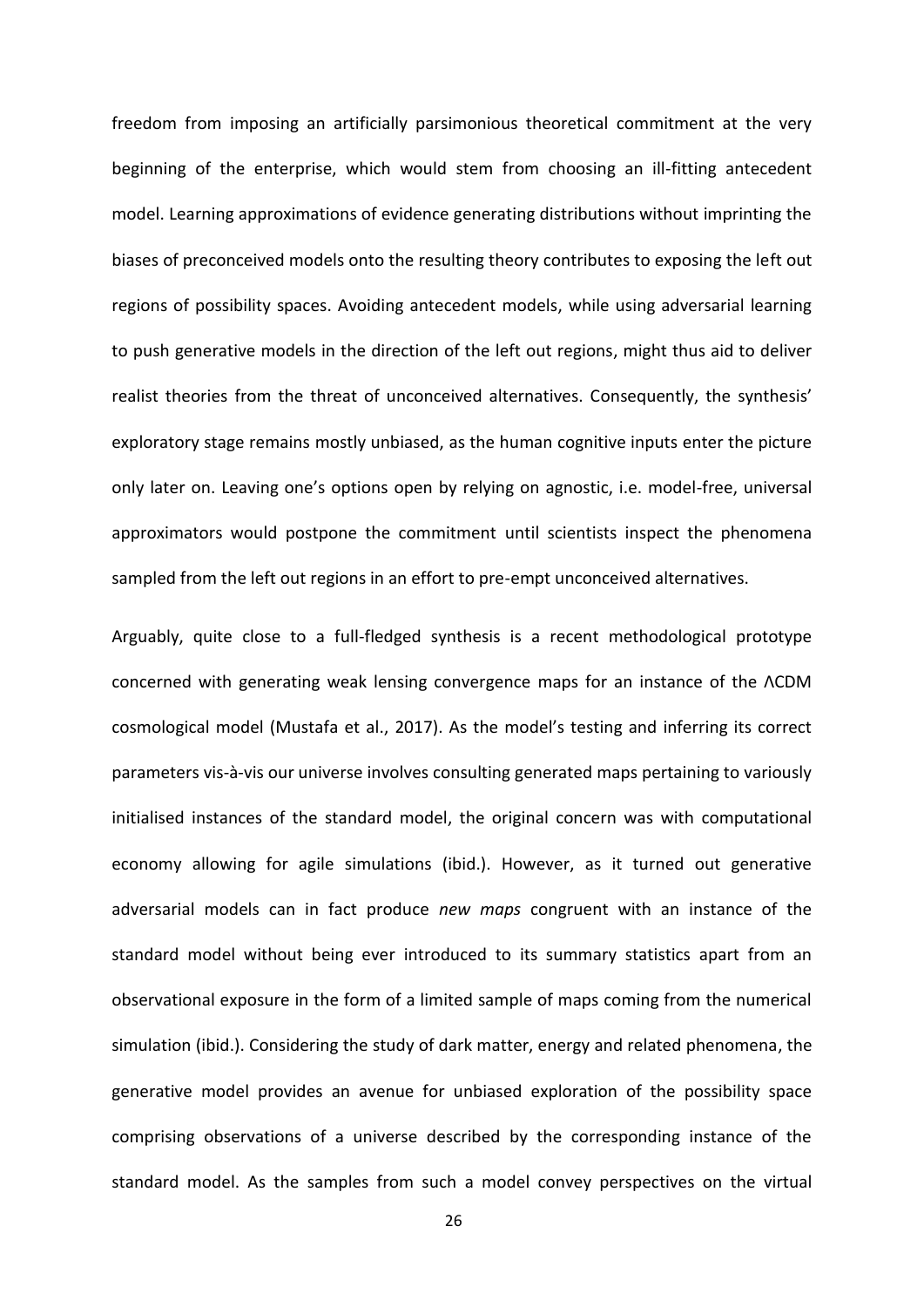universe, the generative model delivers foremost modal knowledge about what kinds of cosmological structures are possible given the ΛCDM model and its instance parameters.

Motivated by the same goal to select the best fitting physics model of the Universe, Zamudio-Fernandez et al., 2019 proposed to use a generative adversarial network to produce 3D distributions of cosmic neutral hydrogen (HI). Compared to hydrodynamic simulations, adversarial models can generate distributions of HI five orders of magnitude faster (ibid.). The increased efficiency, provided by the generalisation capability of a model trained on samples from the simulations, allows to survey a much larger portion of the possibility space of available evidence, including its left out regions. With more samples of HI distributions generated, the actual 21cm emissions from HI captured by radio telescopes can be compared to a wider range of theoretical predictions, i.e. 'synthetic' observables generated by the adversarial model (ibid.). This manoeuvre allows better utilisation of data coming from cosmological surveys (ibid.). However, by working with phenomena from the left out regions, it also adjusts the theory/model under construction to modalities of the possibility space of available evidence, thus lowering its exposure to unconceived alternatives.

Pursuing a similar goal, Rodríguez et al., 2018 used a generative adversarial network to approximate distributions of matter that can be used to sample synthetic cosmic webs, complex networks of cosmic structures and interactions which can provide insights into dark matter, dark energy or laws of gravity (ibid.). Building on the work of Mustafa et al., 2017 mentioned above, Rodríguez et al., 2018 trained the adversarial model on examples of cosmic webs produced by classical N-body simulations. The motivation was once again to remove the computational bottleneck of simulations which might prevent the full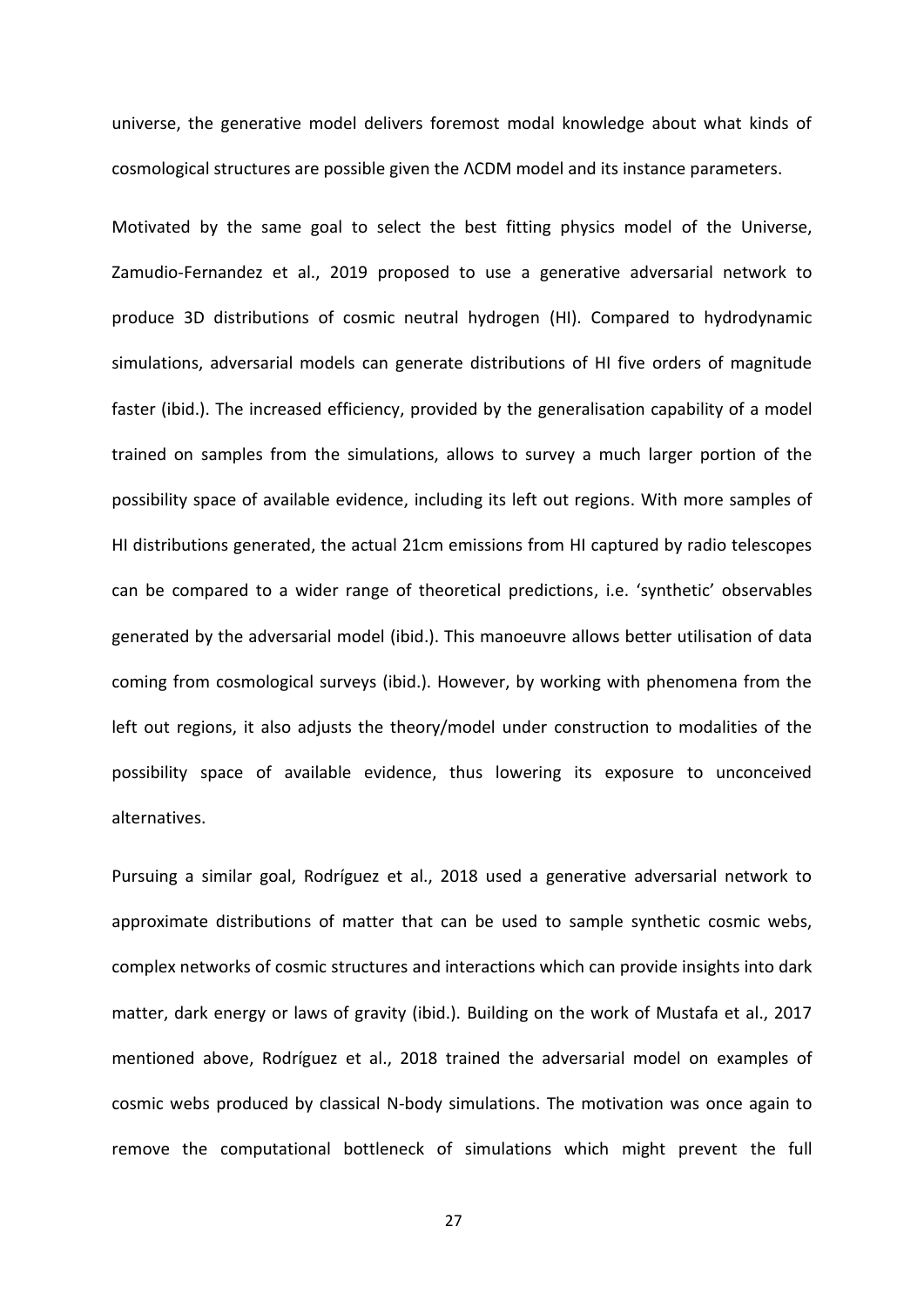realisation of cosmological surveys (ibid.). The generalisation capability of adversarial models can alleviate the bottleneck by making it possible to produce rich sets of theoretical predictions, i.e. synthetic cosmic webs, that can be compared to empirical data from the surveys. As in the previous experiments, cosmic webs generated by the adversarial models do not exhibit correlations with training data (ibid.), which indicates that they come from the left out regions and can be used to align the theory/model under construction with modalities of the possibility space of available evidence.

Apart from astrophysics and cosmology, identically motivated attempts to reduce the costs of simulations are emerging in high-energy particle experiments at the Large Hadron Collider (LHC, de Oliveira et al., 2017; Paganini et al., 2018; Hashemi et al., 2019; Di Sipio et al., 2019). Paganini et al., 2018 showed that it is possible to use adversarial models to generate, or in the traditional sense simulate, synthetic particle showers in electromagnetic calorimeters. In the context of LHC's ATLAS or CMS experiments, alleviating the computational bottleneck allows to encompass a wider range of theoretical assumptions reflected as different subatomic particle collisions and interactions (ibid.). The generalisation capability of adversarial models enables to sample synthetic energy depositions of particle showers whose diversity suggests an expanded reach into the possibility space of available evidence (cf. ibid.). Similarly to the cosmological experiments, adversarial models can be used to extend our reach to regions of the possibility space of available evidence that have been left out so far, ask about its modalities, and thus at least partially diminish the likelihood of unconceived alternatives emerging in the future.

Finally, attempts are made to use adversarial models to produce new effective field theories (Erbin and Krippendorf, 2018). Erbin and Krippendorf constructed a proof-of-concept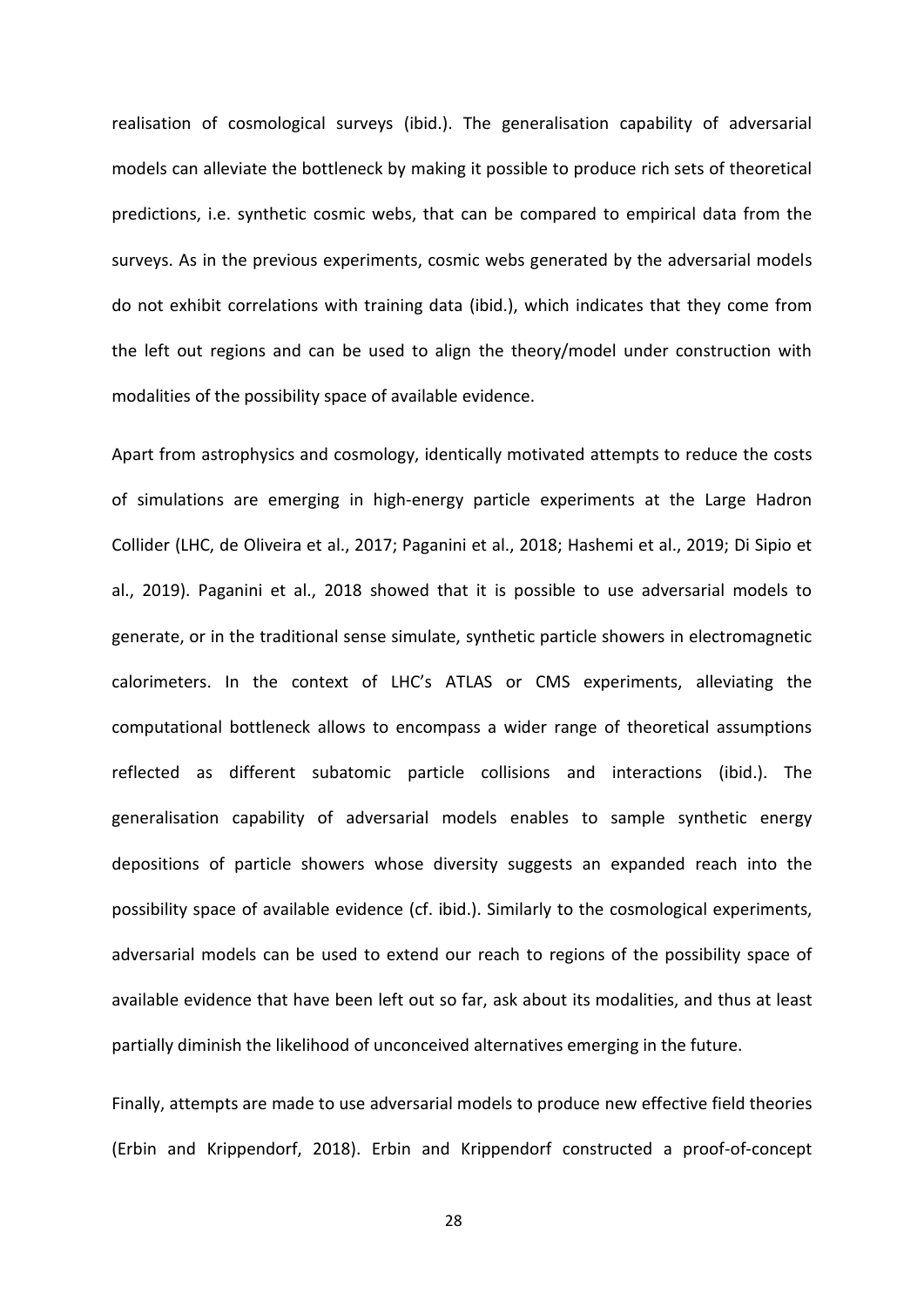adversarial model able generate new samples from a class of supersymmetry models. The experiment has an epistemological significance because it implies that adversarial models can be applied to survey the solution space of string theory and generate new predictions (ibid., p. 5). Similarly to the previous empirical cases, the epistemic concern is with modalities of the possibility space and methods that can help to tease them out in a bid to pre-empt unconceived alternatives.

Even though generative adversarial models are successfully used in other areas of science, with examples including generation of materials (e.g. Kim et al., 2020) or drug discovery (e.g. Méndez-Lucio et al., 2020), these applications do not seek modal surveys of possibility spaces for theoretical purposes. Their goal lies in generating new samples from a priori delimited regions supposedly holding new viable materials or molecules. The surveys are thus conditioned to stay only in the known regions of possibility spaces and serve to practical rather than theoretical purposes. Therefore, the parts of astrophysics, cosmology, and high energy physics, which start to experiment with adversarial models, are worth observing, for they hold a promise to begin synthesising the new breed of realist theories based on an extended epistemic reach of the human-machine learning nexus. Practically, the above outlined cases approach full syntheses, since they are only a step from applying the acquired knowledge to asses and possibly revise the theories' commitments so as to reflect the modalities determining the possibility spaces of available evidence. In so doing, the theories' exposure to unconceived alternatives would remain limited, as the modal knowledge of the possibility spaces helps to pre-empt yet to be observed phenomena possibly in conflict with the synthesised theories.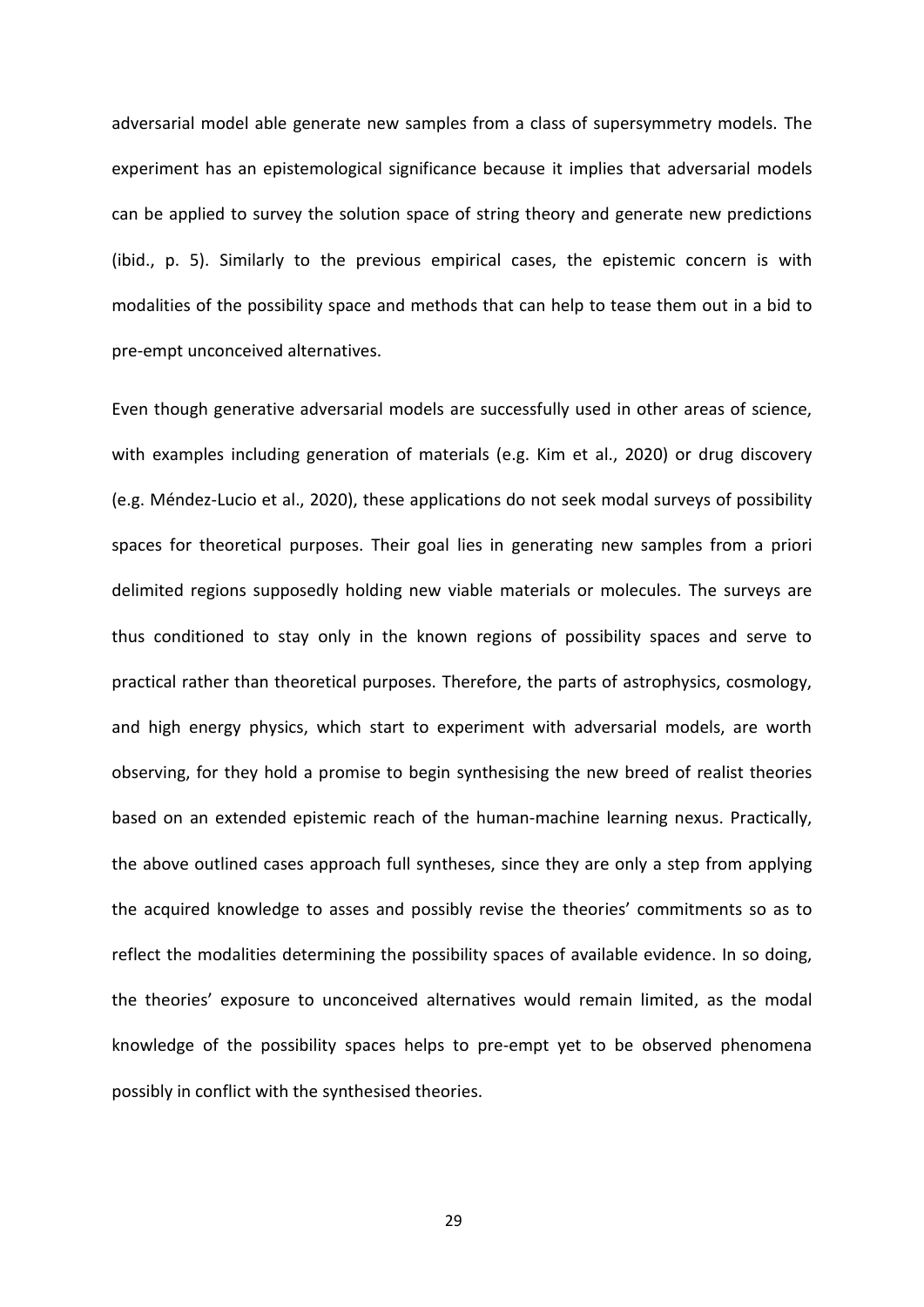Considering ramifications of such a synthesis at the meta-theoretical level, the exploration of possibility spaces by adversarial representation learning comes out as a kind of *perspectival modelling* (Massimi, 2018). This kinship derives from the emphasis attached to modal knowledge, delimiting the range of possibilities, rather than to individual phenomena acquired by the exploration, however important they might be for a theory at hand. Going for the modal dimension derived from the obtained representational content permits preemptive discerning between the kinds of phenomena which might be observed in the future and those ruled out by a recovered modality (cf. Massimi, 2018, pp. 338-339). As a result, metaphysically delicate realist commitments (apart from unconceived alternatives also bearing in mind the issue of conceived inconsistent rivals) might be now secured even without the recourse to undue selectivity, as the acquired pictures of possibility spaces provide a framework for assessing theories' exposure to unconceived alternatives as well their standing with conceived rivals. By consulting this modal dimension, while being engaged in realist theory building, the anti-realist's job of hunting for the unconceived becomes a more demanding affair (cf. ibid.) than referring to the past flaws of exploring the possibility spaces. The realist could act accordingly, and instead of the backwards orientation embark on a forward looking quest which would, carving out the modal dimensions of possibility spaces, provide a new more resilient kind of the selective realist commitment (cf. Massimi, 2018, pp. 348-349). Finally, the question of "*What can artificial intelligence do for scientific realism?*" finds its answer in helping to facilitate the shift of realist commitments towards modal knowledge of possibility spaces, which would balance the retreats of past selectivity caused by anti-realist pressures of both kinds, those blaming prior missteps as well as the ones prophesying inevitability of future breakdowns. As to the subject of underdetermination, synthesising between human scientists and artificial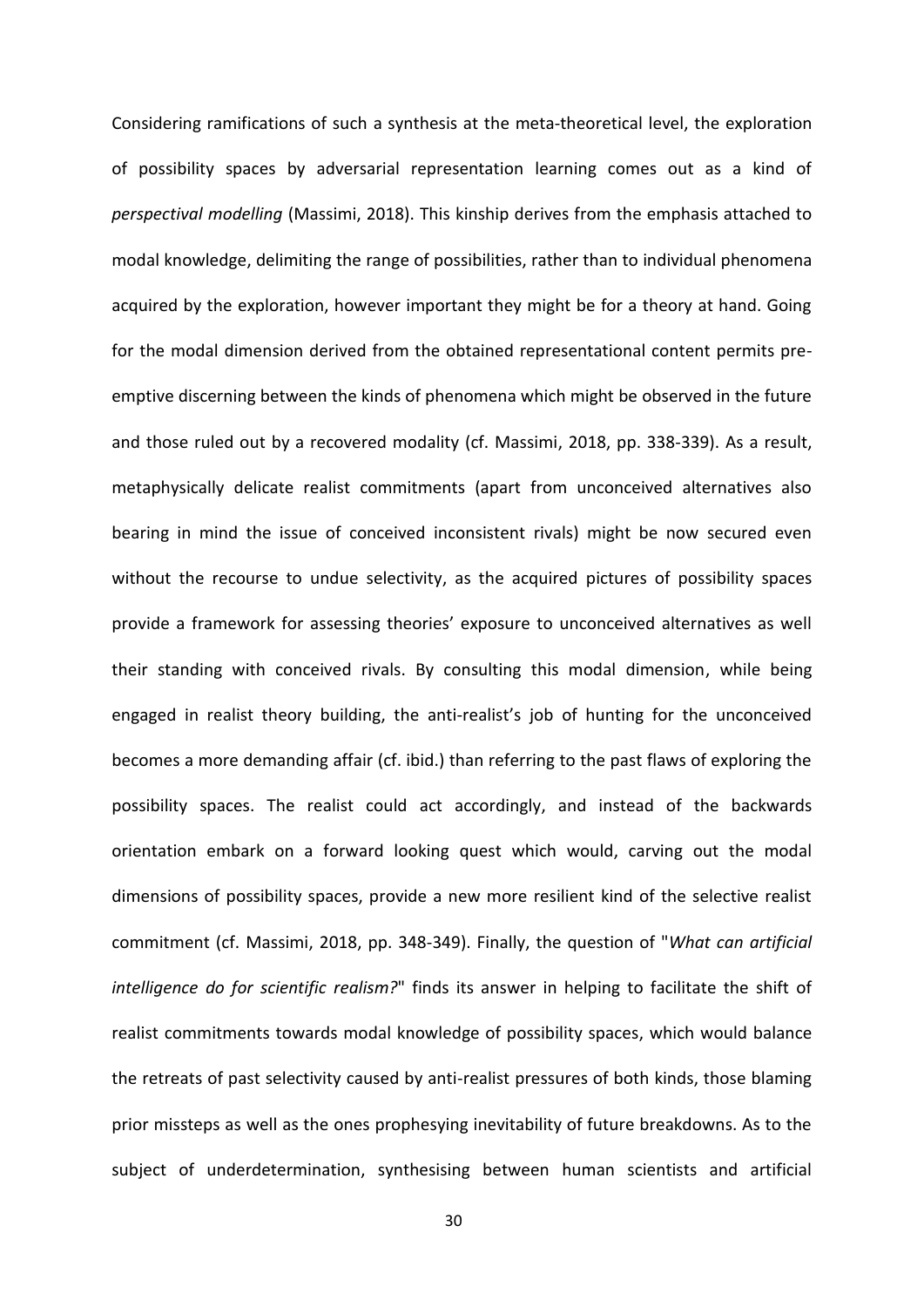representation learning models would then yield theories whose epistemic warrants enjoy a lesser degree of underdetermination by available evidence.

# **References**

Alai M (2004) A.I., Scientific Discovery and Realism. Minds Mach 14:21-42

Alai M (2014) Novel Predictions and the No Miracle Argument. Erkenntnis 79:297-326

Albert A, Strano E, Kaur J, Gonzáles M (2018) Modeling urbanization patterns with generative adversarial networks. arXiv[:1801.02710v1](https://arxiv.org/abs/1801.02710) [cs.LG]

- Arora S, Ge R, Liang Y, Ma T, Zhang Y (2017) Generalization and Equilibrium in Generative Adversarial Nets (GANs). In: Proceedings of International Conference on Machine Learning (ICML). August 6-11 Sydney, Australia, pp 224-232
- Arora S, Zhang Y, Risteski A (2018) Do GANs learn the distribution? Some theory and empirics. In: Proceedings of 6th International Conference on Learning Representations (ICLR)*.* April 30 - May 03 Vancouver, Canada
- Carleo G, Cirac I, Cranmer K, Daudet L, Schuld M, Tishby N, Vogt-Maranto L, Zdeborová L (2019) Machine learning and the physical sciences. Rev Mod Phys 91(4)
- Chakravartty A (2008) What you don't know can't hurt you: realism and the unconceived. Philos Stud 137:149-158
- Chakravartty A (2017a) Scientific Realism. In: Zalta EN (ed) The Stanford Encyclopedia of Philosophy (Summer 2017 Edition)

[https://plato.stanford.edu/archives/sum2017/entries/scientific-realism/.](https://plato.stanford.edu/archives/sum2017/entries/scientific-realism/)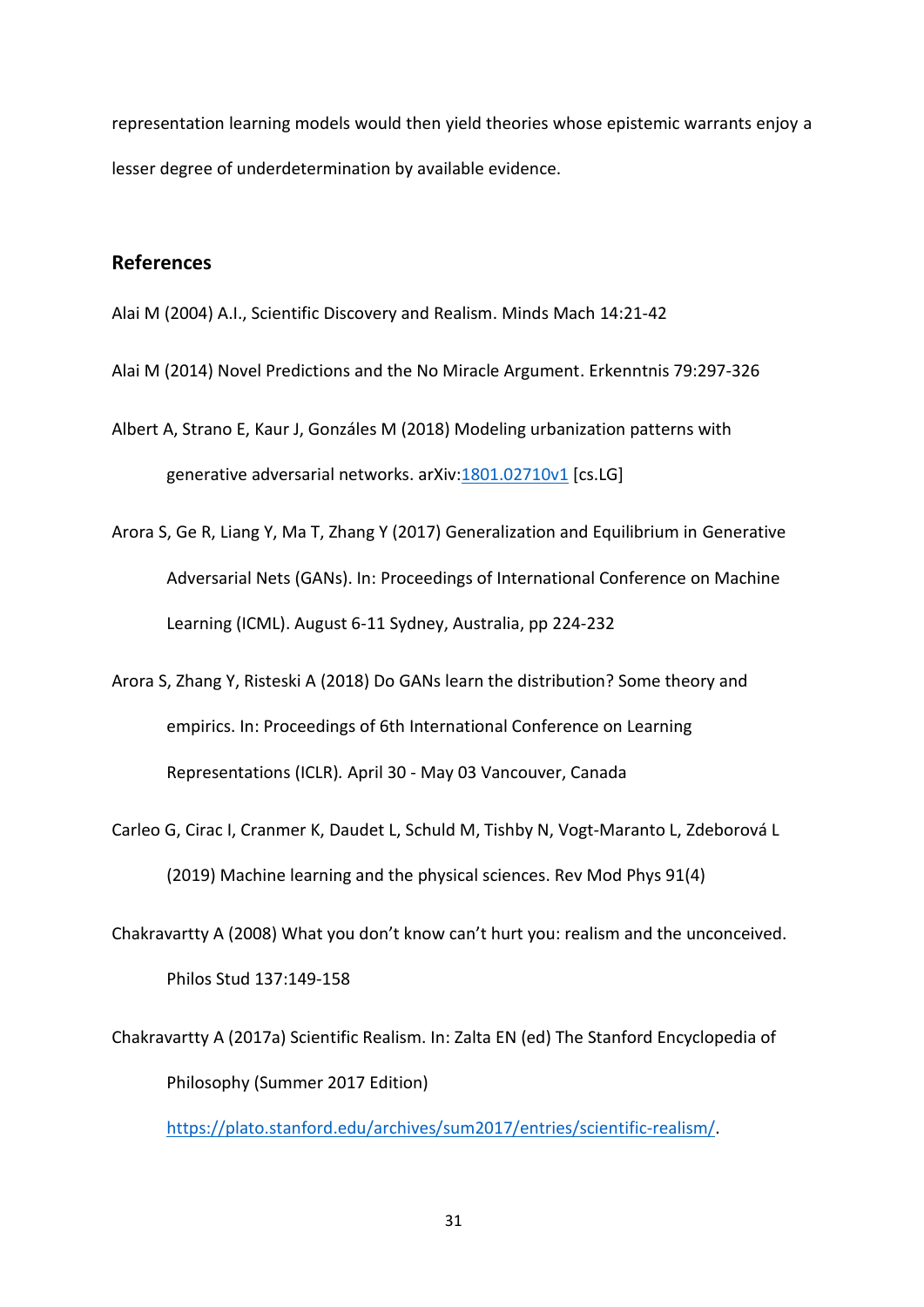Chakravartty A (2017b) Reflections on new thinking about scientific realism. Synthese S.I. New Thinking about Scientific Realism:3379-3392

Dawid R (2013) String Theory and the Scientific Method. Cambridge University Press, Cambridge

Di Sipio R, Giannelli MF, Haghighat SK, Palazzo S (2019) DijetGAN: a Generative-Adversarial Network approach for the simulation of QCD dijet events at the LHC. J High Energ Phys

Džeroski S, Langley P, Todorovski L (2007) Computational Discovery of Scientific Knowledge. In: Džeroski S, Todorovski L (eds) Computational Discovery of Scientific Knowledge: Introduction, Techniques, and Applications in Environmental and Life Sciences. Springer, Berlin, pp 1-14

Egg M (2014) Expanding Our Grasp: Causal Knowledge and the Problem of Unconceived Alternatives. Br J Philos Sci 67(1):115-141

Erbin H, Krippendorf S (2018) GANs for generating EFT models. arXiv: 1809.02612v1 [cs.LG]

Fedus W, Rosca M, Lakshminarayanan B, Dai AM, Mohamed S, Goodfellow I (2018) Many Paths to Equilibrium: GANs Do Not Need to Decrease a Divergence At Every Step. In: Proceedings of 6th International Conference on Learning Representations (ICLR)*.* April 30 - May 03 Vancouver, Canada

van Fraassen BC (1980) The Scientific Image. Clarendon Press, Oxford

Gillies D (1996) Artificial Intelligence and Scientific Method. Oxford University Press, Oxford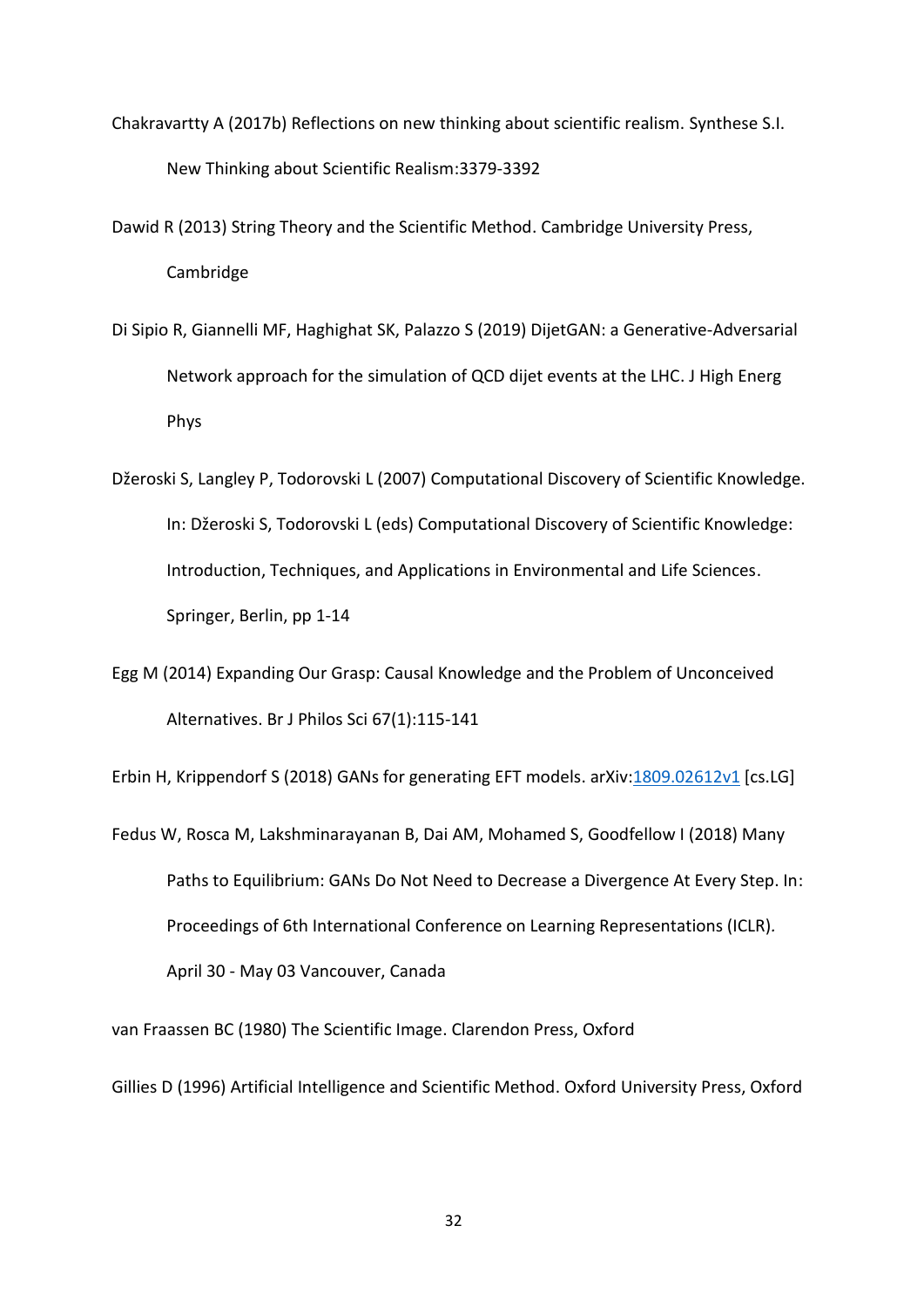Giza P (2017) Automated discovery systems and the inductivist controversy. J Exp Theor Artif Intell 29(5):1053-1069

Goodfellow I, Pouget-Abadie J, Mirza M, Xu B, Warde-Farley D, Ozair S, Courville A, Bengio Y (2014) Generative Adversarial Networks. In: Proceedings of 27th Advances in Neural Information Processing Systems (NIPS)*.* December 8-13 Montreal, Canada

Goodfellow I, Bengio Y, Courville A (2016) Deep Learning. MIT Press, Cambridge, MA

- Hashemi A, Amin N, Datta K, Olivito D, Pierini M (2019) LHC analysis-specific datasets with Generative Adversarial Networks. arXiv[:1901.05282v1](https://arxiv.org/abs/1901.05282) [hep-ex]
- Holland JH, Holyoak KJ, Nisbett RE, Thagard P (1986) Induction. Processes of Inference, Learning, and Discovery. MIT Press, Cambridge, MA
- Hornik K, Stinchcombe M, White H (1989) Multilayer feedforward networks are universal approximators. Neural Netw 2(5):359-366
- Hume D (1739/1978) A Treatise on Human Nature. Book I: On Human Understanding. Oxford University Press, Oxford
- Humphreys P (2004) Extending Ourselves: Computational Science, Empiricism, and Scientific Method. Oxford University Press, New York
- Humphreys P (2011) Computational Science and Its Effects. In: Carrier M, Nordmann A (eds) Science in the Context of Application. Springer, Dordrecht, pp 131-142
- Humphreys (2020) Why Automated Science Should Be Cautiously Welcomed. In: Bertolaso M, Sterpetti F (eds) A Critical Reflection on Automated Science. Will Science Remain Human? Springer, Cham, pp 11-26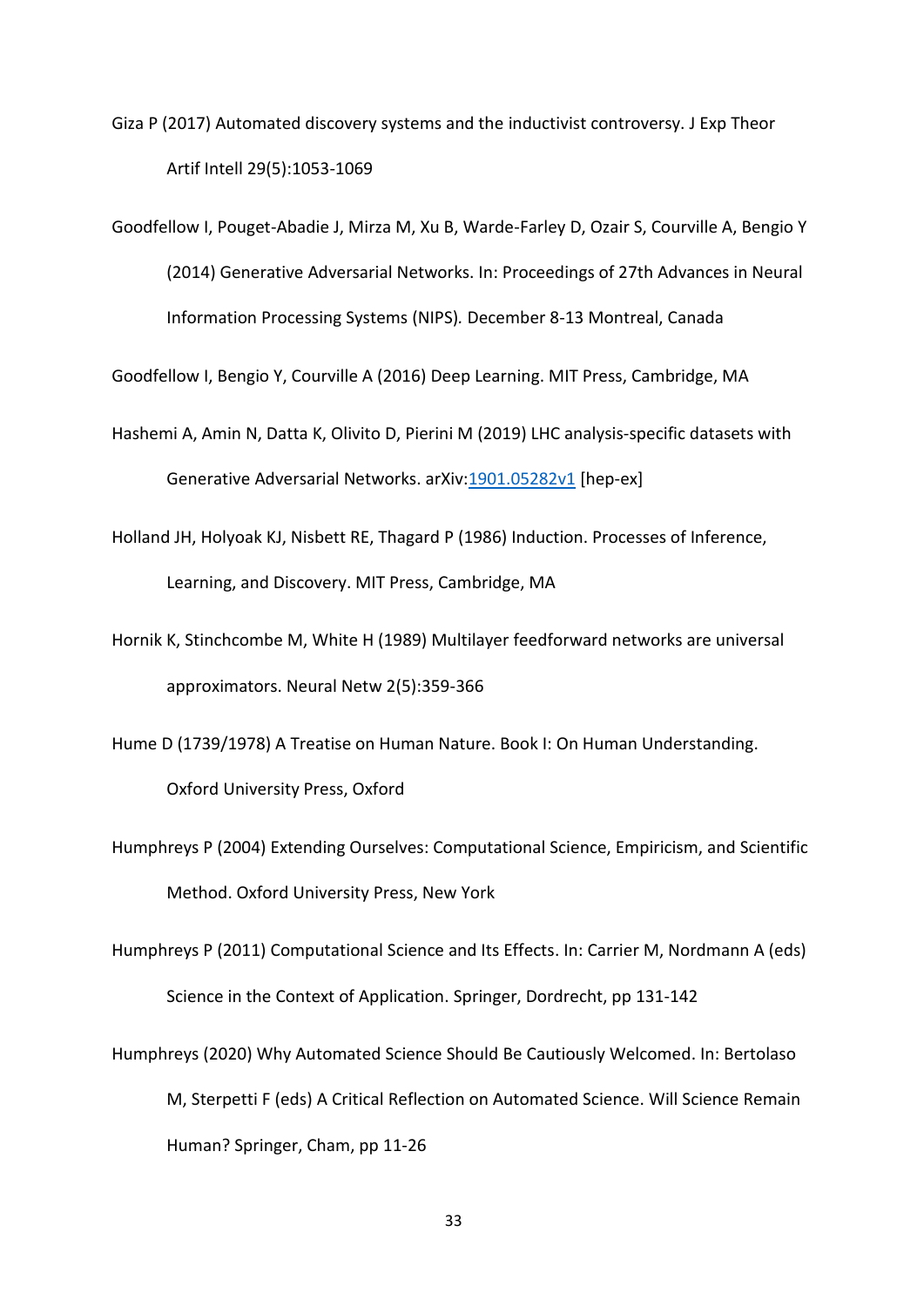Kim B, Lee S, Kim J (2020) Inverse design of porous materials using artificial neural networks. Science Advances 6(1)

Kingma DP, Welling M (2014) Auto-Encoding Variational Bayes. In: Proceedings of 2nd International Conference on Learning Representations (ICLR)*.* April 14-16 Banff, Canada

- Kukla A (1996) Does every theory have empirically equivalent rivals? Erkenntnis 44(2):137- 166
- Langley P (2000) The computational support for scientific discovery. International Journal of Human-Computer Interaction 53:393-410
- Laudan L (1990) Demystifying underdetermination. In: Wade Savage C (ed) Scientific theories. University of Minnesota Press, Minneapolis, MN, pp 267-297

LeCun Y, Bengio Y, Hinton G (2015) Deep Learning. Nature 521:436-44

Magnus PD (2010) Inductions, Red Herrings, and the Best Explanation for the Mixed Record of Science. Br J Philos Sci 61(4):803-819

Massimi M (2018) Perspectival Modeling. Philos Sci 85(3):335-359

- Méndez-Lucio O, Baillif B, Clevert DA, Rouquié D, Wichard J (2020) De novo generation of hit-like molecules from gene expression signatures using artificial intelligence. Nature Communications 11
- Mizrahi M (2016) Historical Inductions: New Cherries, Same Old Cherry-picking. International Studies in the Philosophy of Science 29(2):129-148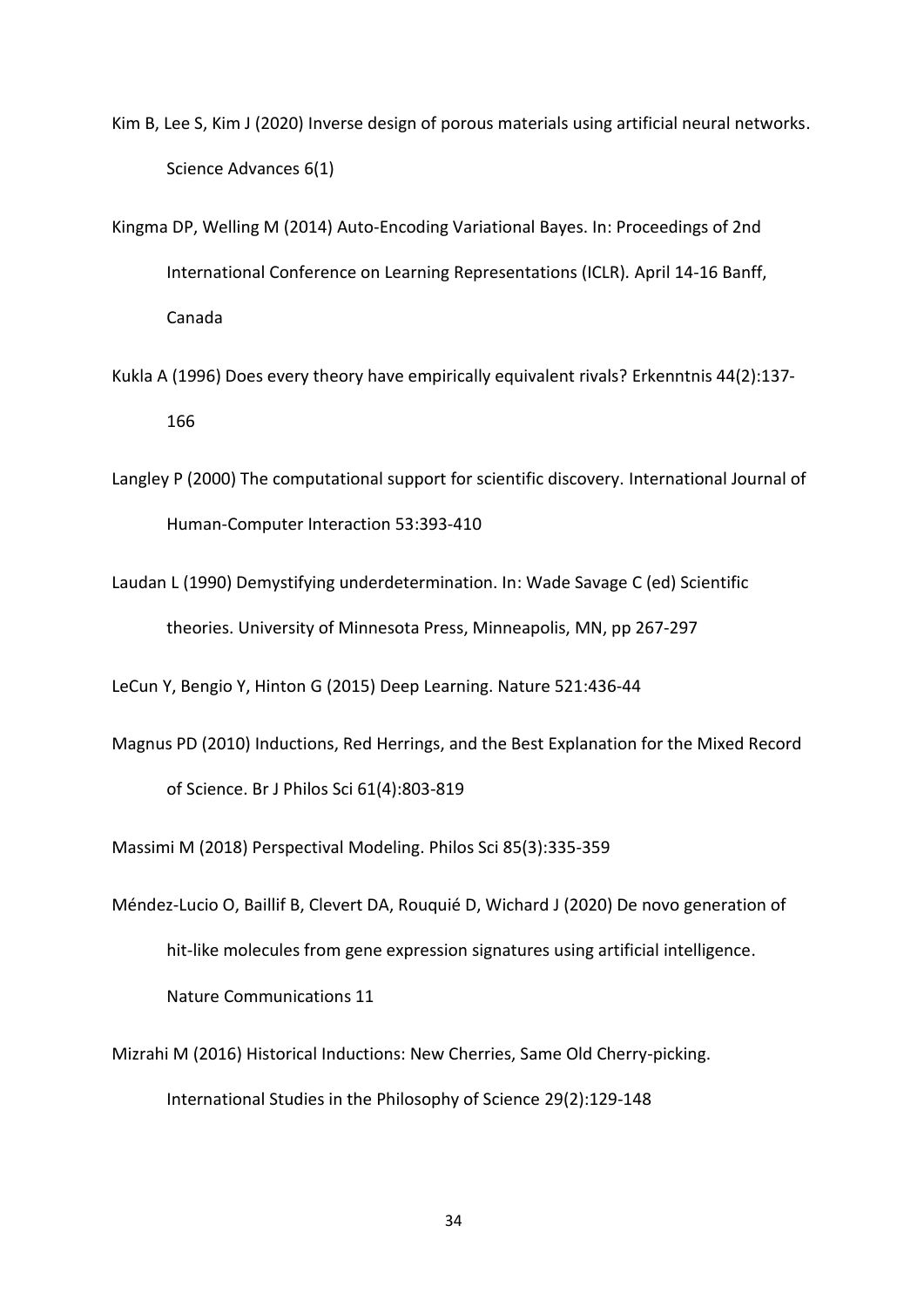Mizrahi M (2017) The History of Science as a Graveyard of Theories: A Philosophers' Myth? International Studies in the Philosophy of Science 30(3):263-278

Mustafa M, Bard D, Bhimji W, Al-Rfou R, Lukić Z (2017) Creating Virtual Universes Using Generative Adversarial Networks. arXiv[:1706.02390v1](https://arxiv.org/abs/1706.02390) [astro-ph.IM]

de Oliveira L, Paganini M, Nachman B (2017) Learning Particle Physics by Example: Location‑Aware Generative Adversarial Networks for Physics Synthesis. Comput Softw Big Sci 1

Paganini M, de Oliveira L, Nachman B (2018) Accelerating Science with Generative Adversarial Networks: An Application to 3D Particle Showers in Multilayer Calorimeters. Physical Review Letters 120:042003-1-042003-6

Psillos S (1999) Scientific Realism: How Science Tracks Truth. Routledge, London

Putnam H (1975) Mathematics, Matter and Method, Philosophical Papers, Volume I. Cambridge University Press, Cambridge

Quine WVO (1951) Two Dogmas of Empiricism. Philos Rev 60(1):20-43

Quine WVO (1970) On the Reasons for Indeterminacy of Translation. J Philos 67(6):178-183

Quine WVO (1975) On Empirically Equivalent Systems of The World. Erkenntnis 9:313-328

Radovic A, Williams M, Rousseau D, Kagan M, Bonacorsi D, Himmel A, Aurisano A, Terao K, Wongjirad T (2018) Machine learning at the energy and intensity frontiers of particle physics. Nature 560:41-48

Rescher N (2006) Epistemetrics. Cambridge University Press, Cambridge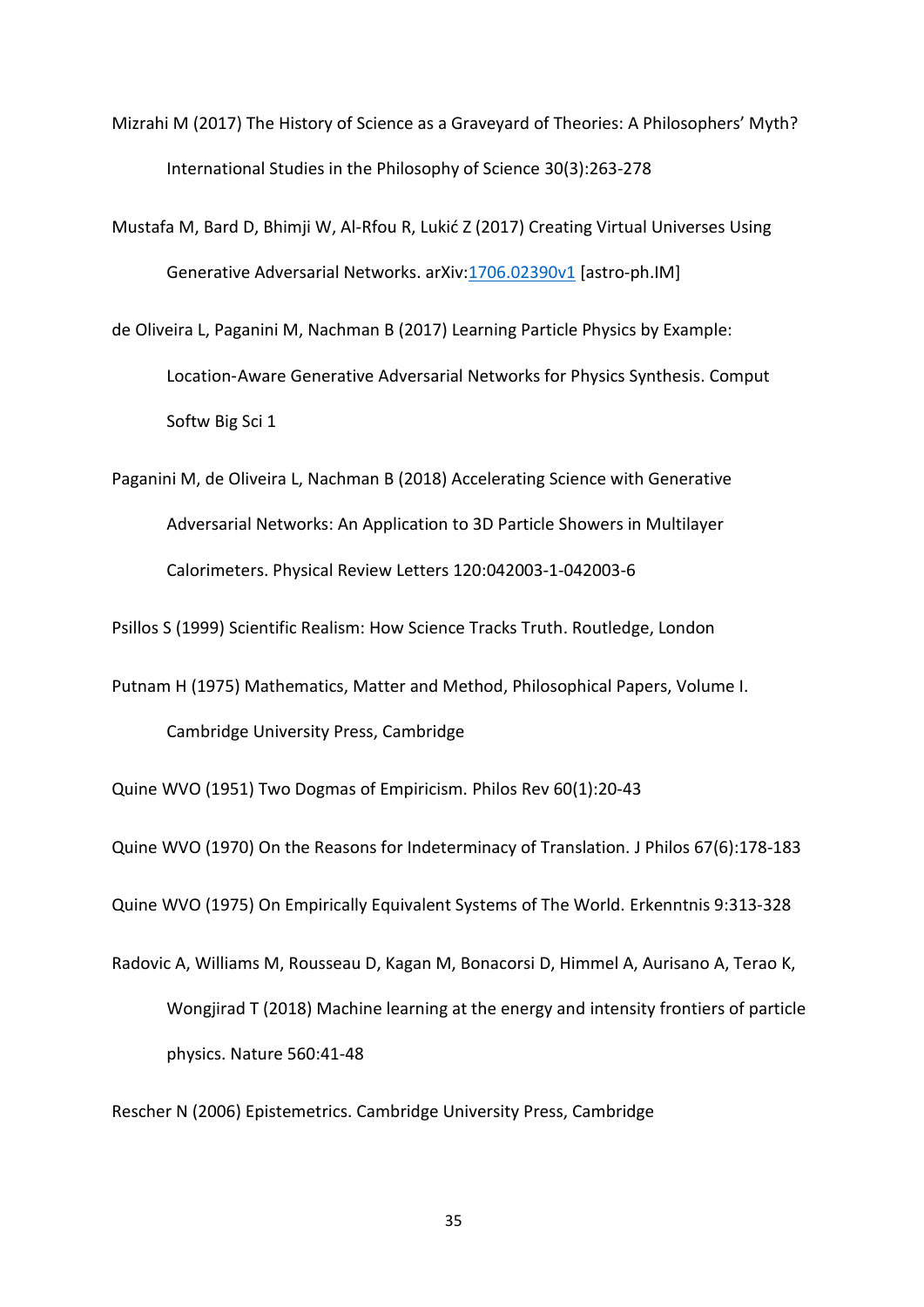Rodríguez AC, Kacprzak T, Lucchi A, Amara A, Sgier R, Fluri J, Hofmann T, Réfrégier A (2018) Fast Cosmic Web Simulations with Generative Adversarial Networks. Comput Astrophys Cosmology 5

Saatsi J (2015) Historical inductions, Old and New. Synthese S. I. Conceived Alternatives:1-15

Stanford PK (2006) Exceeding Our Grasp: Science, History, and the Problem of Unconceived Alternatives. Oxford University Press, New York, NY

Stanford PK (2017) Underdetermination of Scientific Theory. In: Zalta EN (ed) The Stanford Encyclopedia of Philosophy (Winter 2017 Edition).

<https://plato.stanford.edu/archives/win2017/entries/scientific-underdetermination/>

Stolle R, Bradley E (2007) Communicable Knowledge in Automated System Identification. In: Džeroski S, Todorovski L (eds) Computational Discovery of Scientific Knowledge: Introduction, Techniques, and Applications in Environmental and Life Sciences. Springer, Berlin, pp 17-43

Symons J, Horner J (2014) Software Intensive Science. Philos Technol 27(3):461-477

- Symons J, Horner J (2017) Software Error as a Limit to Inquiry for Finite Agents: Challenges for the Post-human Scientist. In: Powers TM (ed) Philosophy and Computing. Springer, Cham
- Symons J, Horner J (2019) Why There is no General Solution to the Problem of Software Verification. Found Sci DOI:10.1007/s10699-019-09611-w

Thagard P (1988) Computational Philosophy of Science. MIT Press, Cambridge, MA